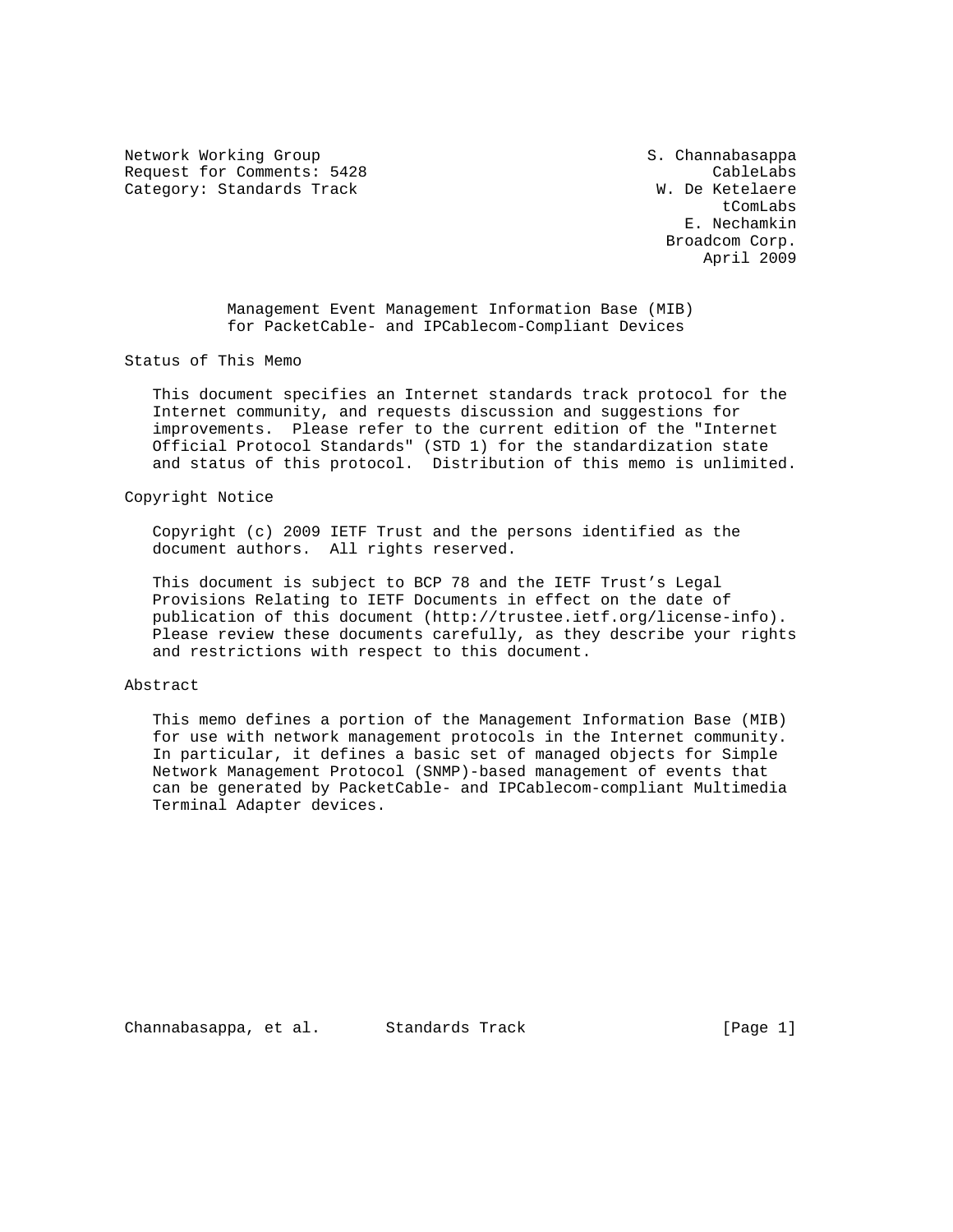Table of Contents

|                | The Internet-Standard Management Framework 2 |
|----------------|----------------------------------------------|
| 2.             |                                              |
| $\mathcal{E}$  |                                              |
|                |                                              |
|                | 3.2.                                         |
|                |                                              |
|                |                                              |
|                |                                              |
|                |                                              |
|                |                                              |
|                |                                              |
|                |                                              |
|                |                                              |
|                |                                              |
|                |                                              |
|                |                                              |
|                |                                              |
|                |                                              |
|                |                                              |
|                |                                              |
| 6              |                                              |
| $7^{\circ}$    |                                              |
| 8 <sub>1</sub> |                                              |
| 9.             |                                              |
| $10^{-1}$      |                                              |
| 11             |                                              |

### 1. The Internet-Standard Management Framework

 For a detailed overview of the documents that describe the current Internet-Standard Management Framework, please refer to section 7 of RFC 3410 [RFC3410].

 Managed objects are accessed via a virtual information store, termed the Management Information Base or MIB. MIB objects are generally accessed through the Simple Network Management Protocol (SNMP). Objects in the MIB are defined using the mechanisms defined in the Structure of Management Information (SMI). This memo specifies a MIB module that is compliant to the SMIv2, which is described in STD 58, RFC 2578 [RFC2578], STD 58, RFC 2579 [RFC2579] and STD 58, RFC 2580 [RFC2580].

2. Introduction

 A Multimedia Terminal Adapter (MTA) is used to deliver broadband Internet, data, and/or voice access jointly with telephony service to a subscriber's or customer's premises using a cable network

Channabasappa, et al. Standards Track (Page 2)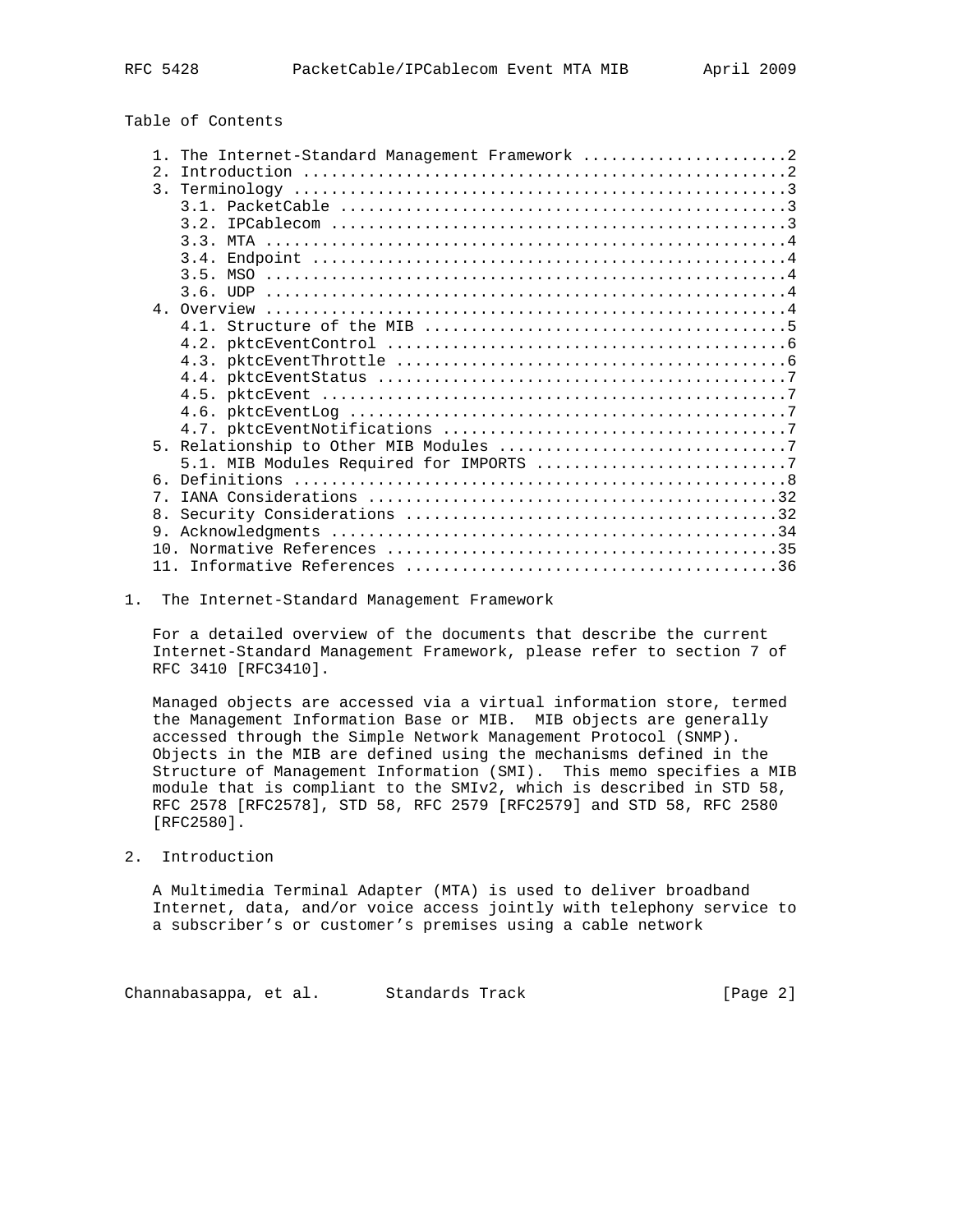infrastructure. An MTA is normally installed at the subscriber's or customer's premises and is coupled to a multiple system operator (MSO) using a hybrid fiber coax (HFC) access network.

 An MTA is provisioned by the MSO for broadband Internet, data, and/or voice service. For more information on MTA provisioning, refer to [PKT-SP-PROV] and [RFC4682]. MTA devices include one or more endpoints (e.g., telephone ports), which receive call signaling information to establish ring cadence, and codecs, which provide telephony service.

 For more information on call signaling refer to, [PKT-SP-MGCP] and [RFC3435].

For more information on codecs, refer to [PKT-SP-CODEC].

 Given the complexity of such systems, it is important that a suitable event management mechanism be defined to allow for effective management. This MIB module provides objects suitable for generation and management of events on the MTA.

3. Terminology

 The key words "MUST", "MUST NOT", "REQUIRED", "SHALL", "SHALL NOT", "SHOULD", "SHOULD NOT", "RECOMMENDED", "MAY", and "OPTIONAL" in this document are to be interpreted as described in RFC 2119 [RFC2119].

 The terms "MIB module" and "information module" are used interchangeably in this memo. As used here, both terms refer to any of the three types of information modules defined in Section 3 of RFC 2578 [RFC2578]. Some of the terms used in this memo are defined below. Some additional terms are also defined in the PacketCable(TM) Management Event Mechanism Specification [PKT-SP-MEM1.5] and the PacketCable MTA Device Provisioning Specification [PKT-SP-PROV].

### 3.1. PacketCable

 PacketCable is a CableLabs-led initiative that is aimed at developing interoperable interface specifications for delivering advanced, real-time multimedia services over two-way cable plants.

# 3.2. IPCablecom

 IPCablecom is an ITU Telecommunication Standardization Sector (ITU-T) project that includes architecture and a series of recommendations that enable the delivery of real-time services over the cable television networks using cable modems.

Channabasappa, et al. Standards Track (Page 3)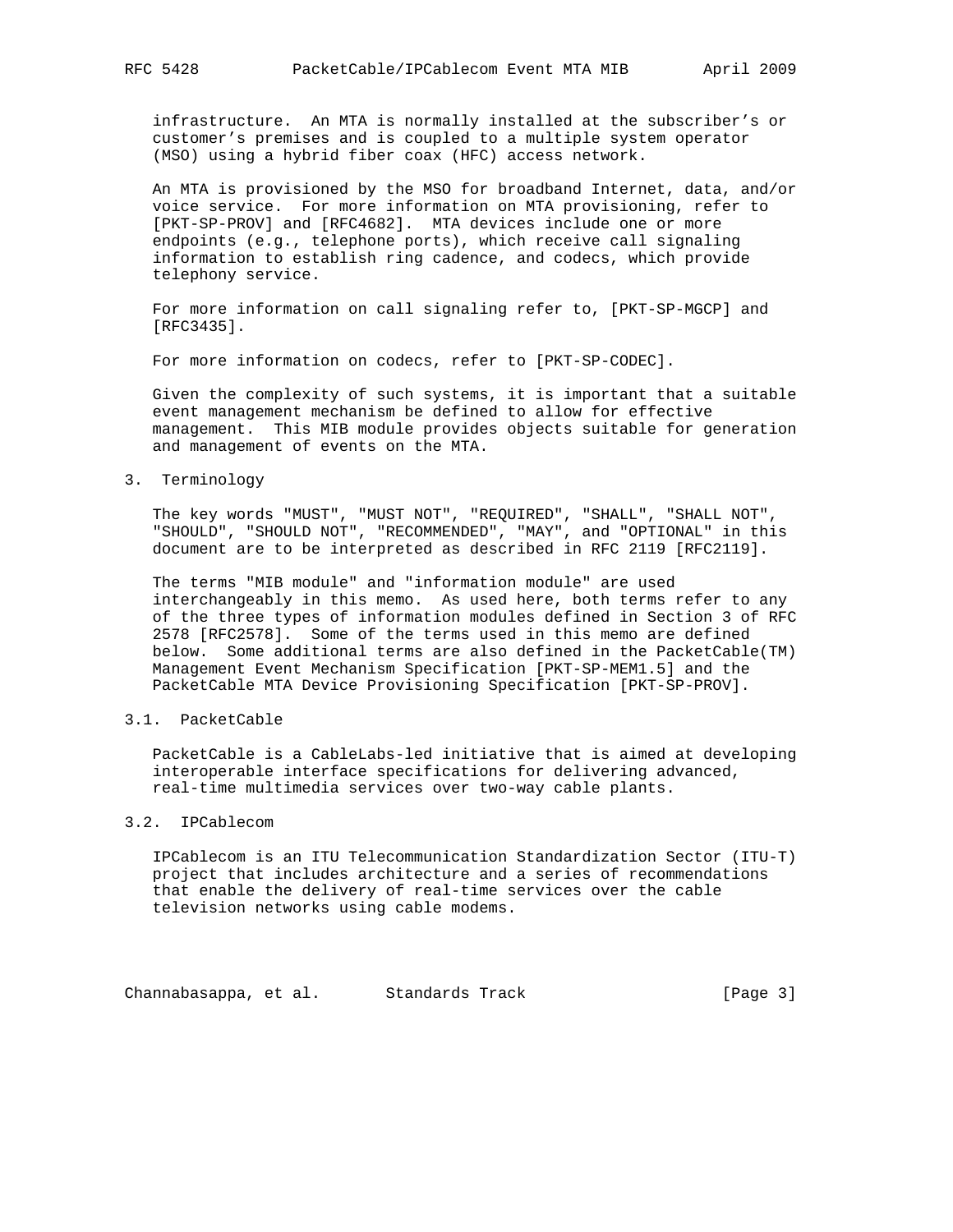# 3.3. MTA

 A Multimedia Terminal Adapter (MTA) is a PacketCable- or IPCablecom compliant device providing telephony services over a cable or hybrid system used to deliver video signals to a community. It contains an interface to endpoints, a network interface, codecs, and all signaling and encapsulation functions required for Voice over IP transport, call signaling, and Quality of Service signaling. An MTA can be an embedded or standalone device. An Embedded MTA (E-MTA) is an MTA device containing an embedded Data Over Cable Service Interface Specifications (DOCSIS) cable modem. A Standalone MTA (S-MTA) is an MTA device separated from the DOCSIS cable modem by a non-DOCSIS Media Access Control (MAC) interface (e.g., Ethernet, USB).

### 3.4. Endpoint

 An endpoint or MTA endpoint is a standard RJ-11 telephony physical port located on the MTA and used for attaching the telephone device to the MTA.

#### 3.5. MSO

 A Multi-System Operator is a cable company that operates many head end locations in several cities.

# 3.6. UDP

 A User Datagram Protocol is a connectionless protocol built upon Internet Protocol (IP), as per RFC 768 [RFC768].

#### 4. Overview

 PacketCable, European Telecommunications Standards Institute (ETSI), and International Telecommunication Union Telecommunication Standardization Sector (ITU-T) IPCablecom-compliant Multimedia Terminal Adaptors (MTAs) are required to generate management events upon the occurrence of certain operational conditions (for instance, "AC power failure, MTA operational on battery power"). The complete set of conditions and the corresponding management events to be generated are specified in [PKT-SP-MEM1.5] (PacketCable), [ETSITS101909-22] (ETSI), and [ITU-T-J176] (ITU-T). In addition, the MTA manufacturer is allowed to specify vendor-specific management events. For example, vendor XYZ can specify "Memory read error, terminating process, code: XYZ123".

Channabasappa, et al. Standards Track (Page 4)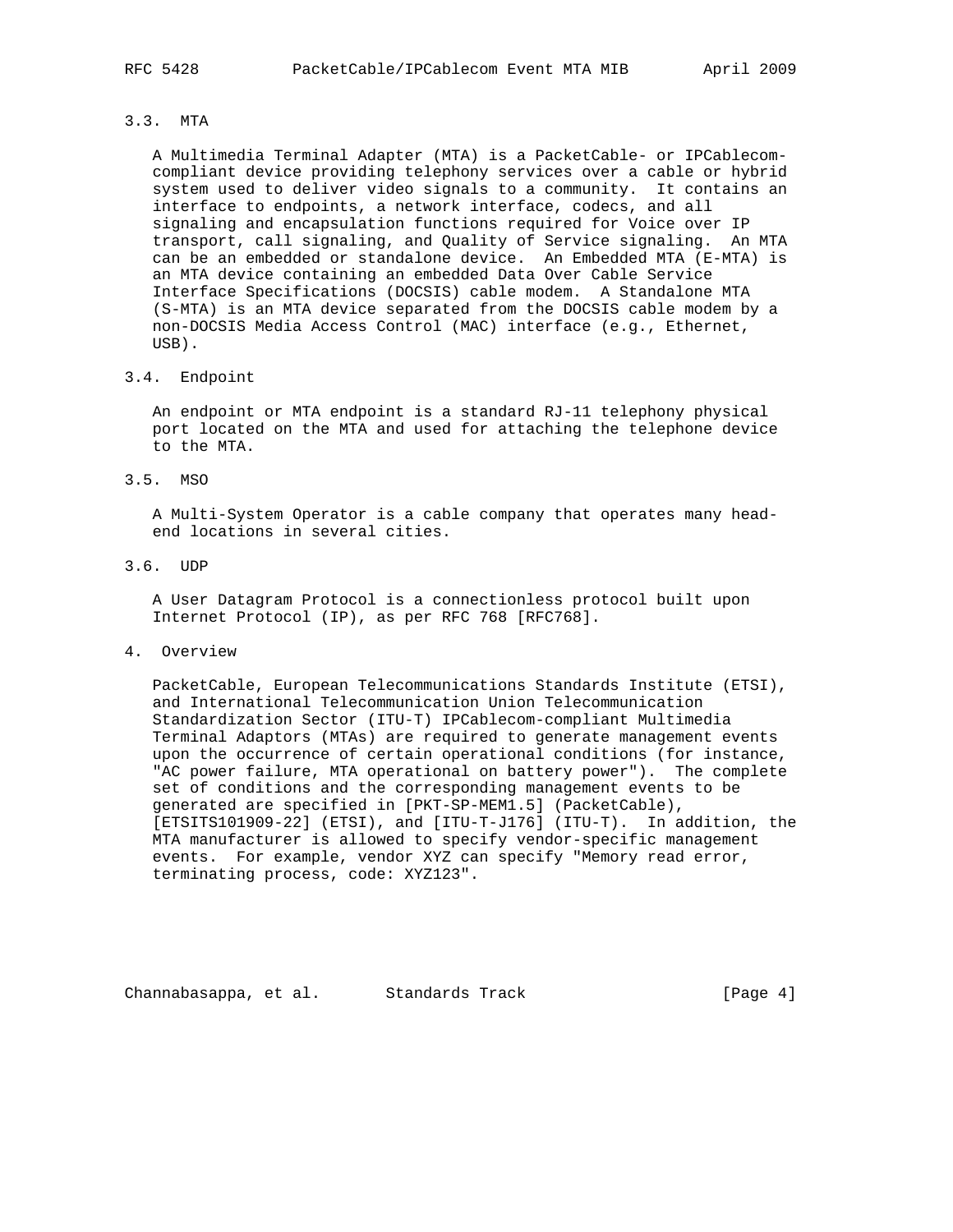When management events are generated, they can either be stored in a local log on the MTA or transmitted using two possible mechanisms: SNMP or syslog. This choice between storing and transmitting is required to be configurable and manageable by the management station for each management event (default values can be provided when the events are defined). This document proposes a MIB that can provide for configuration and management of such management events. A means to log the events is provided within the specified MIB module. For syslog as a transport, the necessary information (format, transport, etc.) is also specified. For SNMP as a transport, the MIB objects specified in the SNMP-TARGET-MIB and SNMP-NOTIFICATION-MIB as utilized, is specified in [RFC3413].

 Further, each management event can be uniquely identified using the 'Organization ID' and 'Event ID'. The 'Organization ID' is the private enterprise number of the organization specifying the event (e.g., 4491 for CableLabs) and a unique identifier that identifies the event. The 'Event ID' is an identifier that uniquely identifies the event within the 'Organization ID' space. This document does not specify any management events. It only provides a mechanism to manage the storage and transmission of events.

 The EVENT MIB module specified in this document is intended to update the EVENT MIB modules from which it is partly derived:

- the PacketCable 1.5 Management Event MIB Specification [PKT-SP-EVEMIB1.5] and
- the ITU-T IPCablecom management event mechanism MIB requirements [ITU-T-J176].

 Several normative and informative references are used to help define Management Event MIB objects. As a convention, wherever the requirements are equivalent at the time of the writing, the PacketCable reference is used. However, MTA implementations MUST refer to the corresponding specifications to ensure compliance.

### 4.1. Structure of the MIB

 The Management Event MIB module is identified by pktcIetfEventMib and is structured into the following sub-trees:

- pktcEventControl specifies the management information pertinent to control of the device's event generation capabilities.
- pktcEventThrottle specifies the management information pertinent to throttling the transmission of management events using syslog or SNMP.

Channabasappa, et al. Standards Track (Page 5)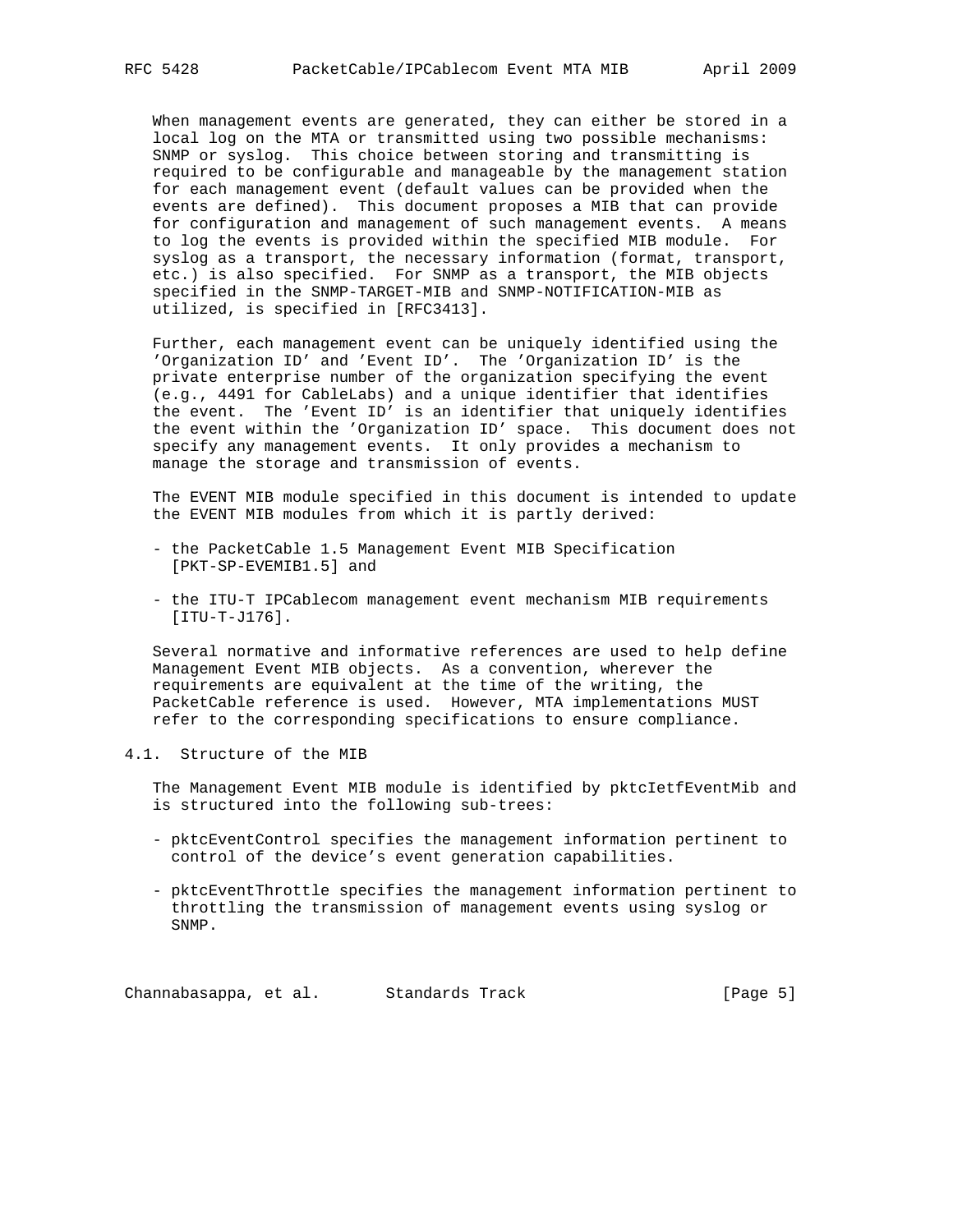- pktcEventStatus specifies the management information for the device to report status information related to the generated events.
- pktcEvents specifies the management information for the device to list all the events it is capable of generating.
- pktcEventLog specifies the management information for the device to store the generated events.
- pktcEventNotifications specifies the management information that defines the SNMP trap and inform messages.
- 4.2. pktcEventControl

 The group of objects in this sub-tree provide for three important controls: ability to reset the event logs and event descriptions, syslog configuration, and event classes.

Some highlights are as follows:

 pktcEventReset - this MIB object allows a management station to reset the event logs, the event descriptions, or both.

 pktcEventSyslog - this group of MIB objects allows the management station to provide information for transmission of events to a syslog server, such as message formats and transport protocols.

 pktcEventClassTable - this MIB table allows for MTAs to classify the management events into different categories, termed 'event classes'. It then allows for common operations to be affected across all the events pertaining to a specific event class.

### 4.3. pktcEventThrottle

 As indicated earlier, the generated events can be stored locally or transmitted using SNMP, syslog, or both. However, the management stations receiving such events may wish to control the rate of transmission of such events. This event-throttling behavior is provided by the MIB objects in this sub-tree.

Some highlights are as follows:

 pktcEventThrottleAdminStatus - this MIB object allows for transmissions to be unconstrained, maintained below threshold, stopped at the threshold, or inhibited.

Channabasappa, et al. Standards Track (Page 6)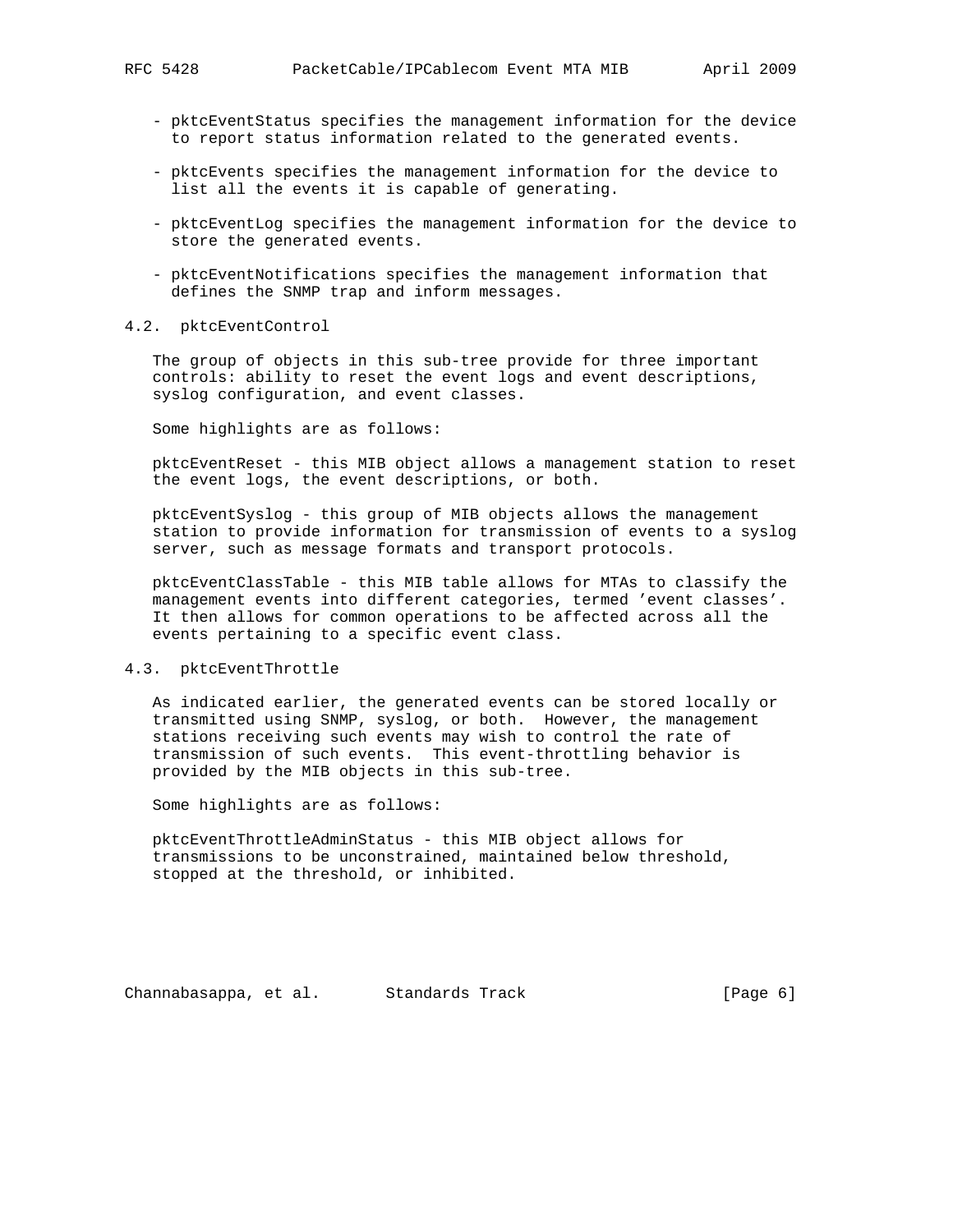pktcEventThrottleThreshold - this MIB object specifies the throttle, i.e., the number of events over an interval that is considered to be the threshold.

 pktcEventThrottleInterval - this MIB object specifies the interval over which the threshold is calculated.

#### 4.4. pktcEventStatus

 This sub-tree is designed to provide status information related to event transmissions. It currently contains one MIB object, pktcEventTransmissionStatus, that allows a client to report the status of event transmissions.

### 4.5. pktcEvent

 This sub-tree is designed to provide a list of all the events that can be generated by an MTA and its associated descriptions. The MIB objects are grouped under the MIB table pktcEventTable.

#### 4.6. pktcEventLog

 This sub-tree is designed to allow the MTA to store all the events that are generated during its operation. The events are stored with information such as the time of the event, its description and related characteristics like severity levels.

### 4.7. pktcEventNotifications

 This sub-tree specifies the notification information, i.e., when MTAs transmit messages using SNMP traps and informs. SNMP traps refer to the SNMPv2-Trap-PDU. SNMPv1 traps are disallowed.

### 5. Relationship to Other MIB Modules

 Some management objects defined in other MIB modules are applicable to an entity implementing this MIB. In particular, it is assumed that an entity implementing the PKTC-IETF-EVENT-MIB module will also implement the 'interfaces' group of the IF-MIB [RFC2863].

### 5.1. MIB Modules Required for IMPORTS

 The PKTC-IETF-EVENT-MIB MIB module IMPORTS objects from SNMPv2-SMI [RFC2578], SNMPv2-TC [RFC2579], SNMP-FRAMEWORK-MIB [RFC3411], SNMPv2-CONF [RFC2580], IF-MIB [RFC2863], INET-ADDRESS-MIB [RFC4001], SNMP-TARGET-MIB [RFC3413], SNMP-NOTIFICATION-MIB [RFC3413], and the SYSLOG-TC-MIB [RFC5427].

Channabasappa, et al. Standards Track (Page 7)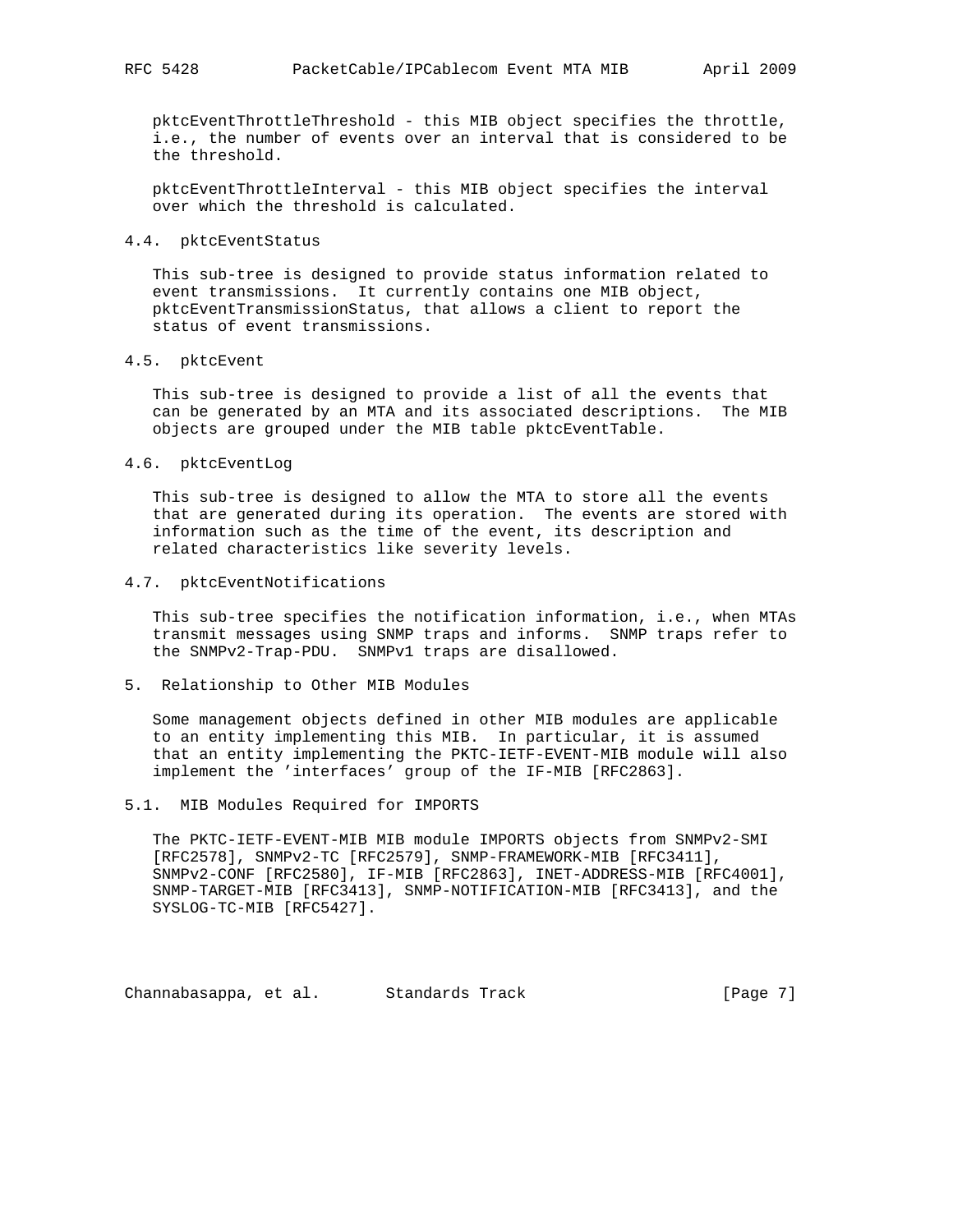6. Definitions PKTC-IETF-EVENT-MIB DEFINITIONS ::= BEGIN IMPORTS MODULE-IDENTITY, OBJECT-TYPE, Unsigned32, NOTIFICATION-TYPE, mib-2 FROM SNMPv2-SMI TruthValue, DateAndTime, TEXTUAL-CONVENTION FROM SNMPv2-TC<br>FROM SNMP-FRAM FROM SNMP-FRAMEWORK-MIB OBJECT-GROUP, MODULE-COMPLIANCE, NOTIFICATION-GROUP FROM SNMPv2-CONF ifPhysAddress FROM IF-MIB InetAddressType, InetAddress, InetPortNumber FROM INET-ADDRESS-MIB snmpTargetBasicGroup, snmpTargetResponseGroup FROM SNMP-TARGET-MIB snmpNotifyGroup, snmpNotifyFilterGroup FROM SNMP-NOTIFICATION-MIB SyslogSeverity, SyslogFacility FROM SYSLOG-TC-MIB; pktcIetfEventMib MODULE-IDENTITY LAST-UPDATED "200903300000Z" -- 30 March 2009 ORGANIZATION "IETF IP over Cable Data Network Working Group" CONTACT-INFO "Sumanth Channabasappa Cable Television Laboratories, Inc. 858 Coal Creek Circle, Louisville, CO 80027, USA +1 303-661-3307 Sumanth@cablelabs.com Wim De Ketelaere tComLabs Gildestraat 8 9000 Gent, Belgium +32 9 269 22 90 deketelaere@tComLabs.com

Channabasappa, et al. Standards Track (Page 8)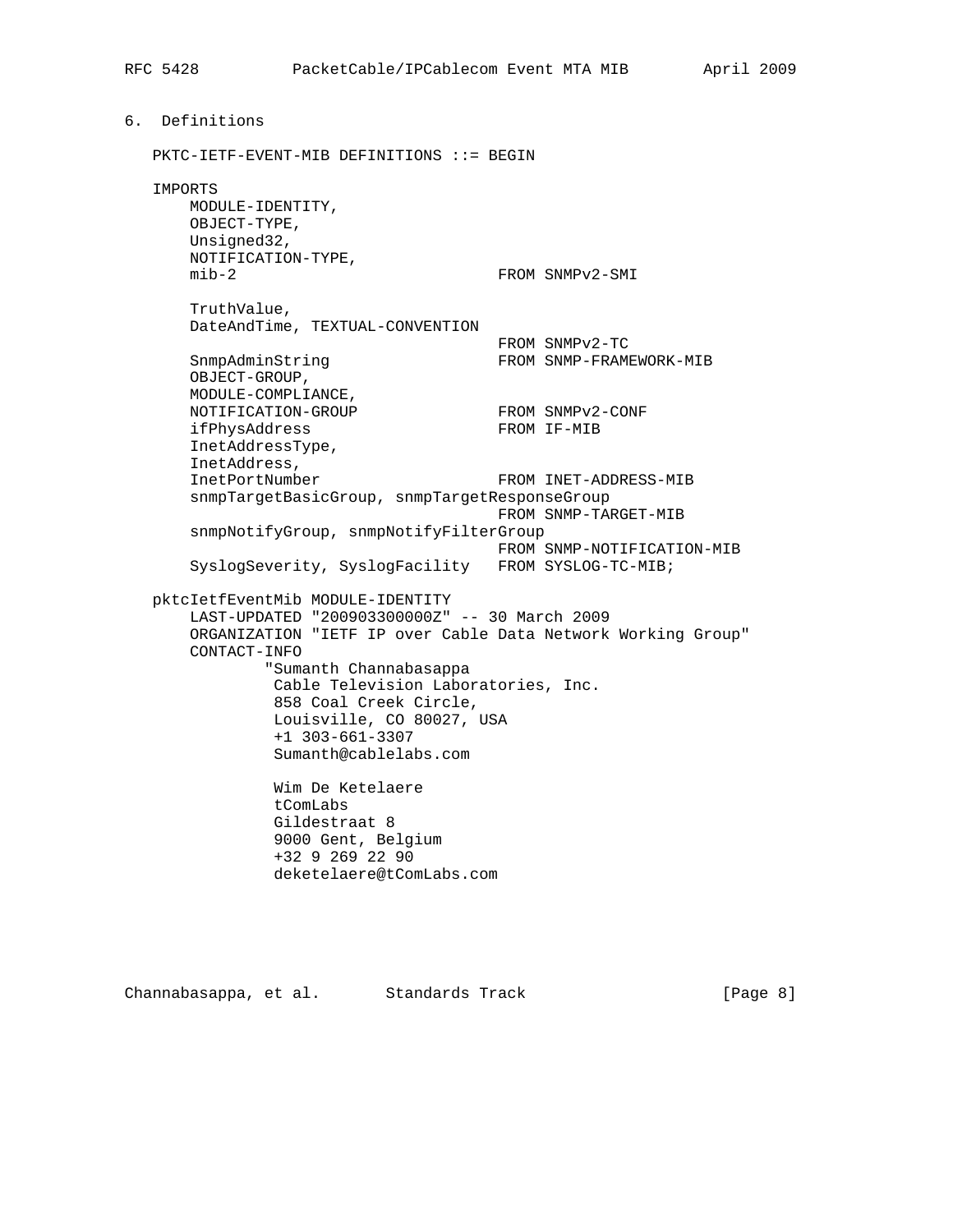Eugene Nechamkin Broadcom Corporation 200 - 13711 International Place Richmond, BC, V6V 2Z8, Canada +1 604 233 8500 enechamkin@broadcom.com

IETF IPCDN Working Group

 General Discussion: ipcdn@ietf.org Subscribe: http://www.ietf.org/mailman/listinfo/ipcdn Archive: ftp://ftp.ietf.org/ietf-mail-archive/ipcdn Co-Chair: Jean-Francois Mule, jf.mule@cablelabs.com Co-Chair: Richard Woundy, Richard\_Woundy@cable.comcast.com"

DESCRIPTION

 "This MIB module specifies the basic management objects for managing events generated by the Multimedia Terminal Adapter devices compliant with the PacketCable and IPCablecom requirements.

 Copyright (c) 2009 IETF Trust and the persons identified as authors of the code. All rights reserved.

 Redistribution and use in source and binary forms, with or without modification, are permitted provided that the following conditions are met:

- Redistributions of source code must retain the above copyright notice, this list of conditions and the following disclaimer.
- Redistributions in binary form must reproduce the above copyright notice, this list of conditions and the following disclaimer in the documentation and/or other materials provided with the distribution.
- Neither the name of Internet Society, IETF or IETF Trust, nor the names of specific contributors, may be used to endorse or promote products derived from this software without specific prior written permission.

 THIS SOFTWARE IS PROVIDED BY THE COPYRIGHT HOLDERS AND CONTRIBUTORS 'AS IS' AND ANY EXPRESS OR IMPLIED WARRANTIES, INCLUDING, BUT NOT LIMITED TO, THE IMPLIED WARRANTIES OF MERCHANTABILITY AND FITNESS FOR A PARTICULAR PURPOSE ARE DISCLAIMED. IN NO EVENT SHALL THE COPYRIGHT OWNER OR CONTRIBUTORS BE LIABLE FOR ANY DIRECT, INDIRECT, INCIDENTAL, SPECIAL, EXEMPLARY, OR CONSEQUENTIAL DAMAGES

Channabasappa, et al. Standards Track (Page 9)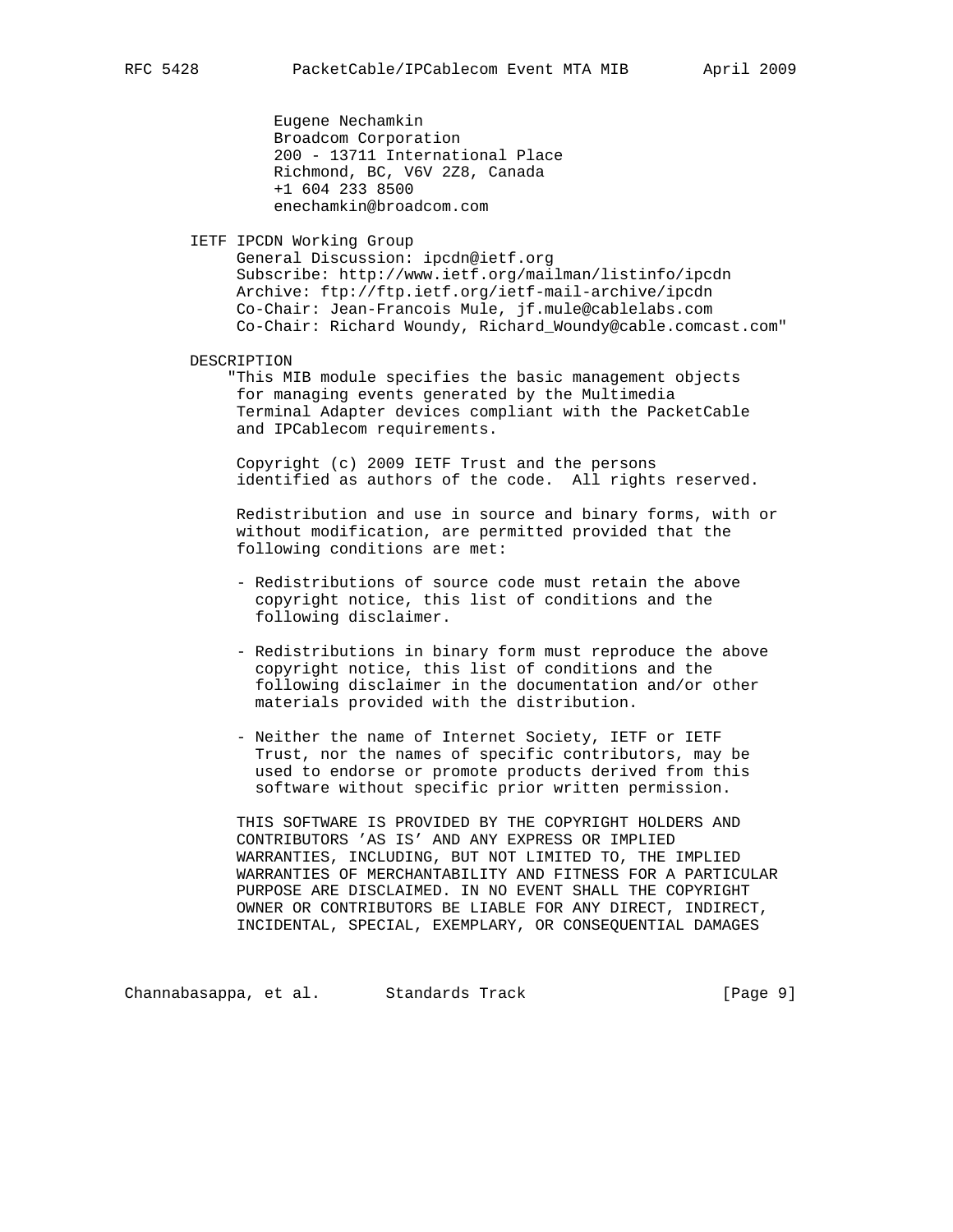(INCLUDING, BUT NOT LIMITED TO, PROCUREMENT OF SUBSTITUTE GOODS OR SERVICES; LOSS OF USE, DATA, OR PROFITS; OR BUSINESS INTERRUPTION) HOWEVER CAUSED AND ON ANY THEORY OF LIABILITY, WHETHER IN CONTRACT, STRICT LIABILITY, OR TORT (INCLUDING NEGLIGENCE OR OTHERWISE) ARISING IN ANY WAY OUT OF THE USE OF THIS SOFTWARE, EVEN IF ADVISED OF THE POSSIBILITY OF SUCH DAMAGE.

 This version of this MIB module is part of RFC 5428; see the RFC itself for full legal notices."

REVISION "200903300000Z" -- 30 March 2009

 DESCRIPTION "Initial version, published as RFC 5428."

::= { mib-2 182 }

 SyslogSeverityMask ::= TEXTUAL-CONVENTION STATUS current DESCRIPTION "This textual convention represents a bit mask representing the severity of the syslog events that can be generated. It corresponds to the various severity levels associated with syslog messages, as specified in 'The Syslog Protocol', [RFC5424].

| emerg   | $(0)$ , - emergency; system is unusable    |
|---------|--------------------------------------------|
| alert   | $(1)$ , - action must be taken immediately |
| crit    | $(2)$ , - critical condition               |
| err     | $(3)$ , - error condition                  |
| warning | $(4)$ , - warning condition                |
| notice  | $(5)$ , - normal but significant condition |
| info    | $(6)$ , - informational message            |
| debug   | $(7)$ - debug-level messages"              |
|         |                                            |

 SYNTAX BITS { emerg(0), alert(1), crit(2), err(3), warning(4), notice(5),  $info(6)$ , debug(7) }

Channabasappa, et al. Standards Track (Page 10)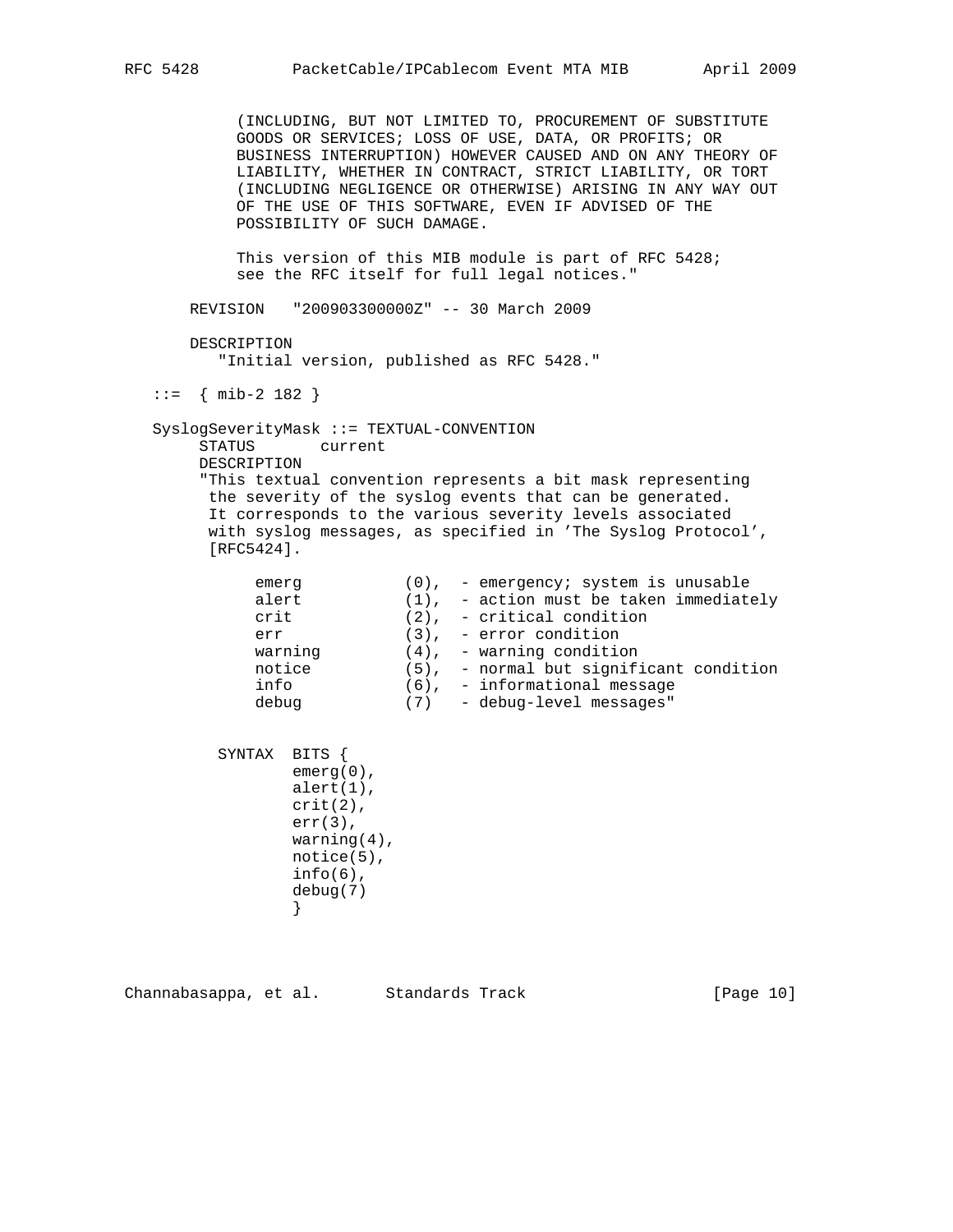```
- -- - pktcEventNotifications OBJECT IDENTIFIER ::= { pktcIetfEventMib 0 }
   pktcEventMibObjects OBJECT IDENTIFIER ::= { pktcIetfEventMib 1 }
   pktcEventConformance OBJECT IDENTIFIER ::= { pktcIetfEventMib 2 }
- --
   pktcEventControl OBJECT IDENTIFIER ::= { pktcEventMibObjects 1 }
   pktcEventThrottle OBJECT IDENTIFIER ::= { pktcEventMibObjects 2 }
 pktcEventStatus OBJECT IDENTIFIER ::= { pktcEventMibObjects 3 }
 pktcEvents OBJECT IDENTIFIER ::= { pktcEventMibObjects 4 }
 pktcEventLog OBJECT IDENTIFIER ::= { pktcEventMibObjects 5 }
 ---
   -- Event Reporting control objects
 ---
   pktcEventReset OBJECT-TYPE
       SYNTAX BITS {
                  resetEventLogTable(0),
                   resetEventTable(1)
 }
       MAX-ACCESS read-write
       STATUS current
       DESCRIPTION
               "This MIB object allows a management station to
               clear the local log of generated events, reset the
               management event descriptions, or both.
               MTAs generate management events. These events are stored
               in the MIB table pktcEventLogTable. If a management
               station needs to clear all the current entries (e.g.,
               after a troubleshooting operation is complete), it can
               do so by setting the resetEventLogTable(0) bit to a
               value of '1'.
               The MTA is pre-configured with the events that it can
               generate. This is stored in the MIB table
               pktcEventTable. This table also contains the
               descriptions associated with these events. These
               descriptions can be modified by a management station.
               However, if the management station wishes to reset the
               descriptions to factory defaults, it can do so by
               setting the resetEventTable(1) bit to a value of '1'.
               The MTA actions are summarized below:
                 Bit resetEventLogTable(0) set to a value of '1'
                 - delete all entries in pktcEventLogTable;
Channabasappa, et al. Standards Track (Page 11)
```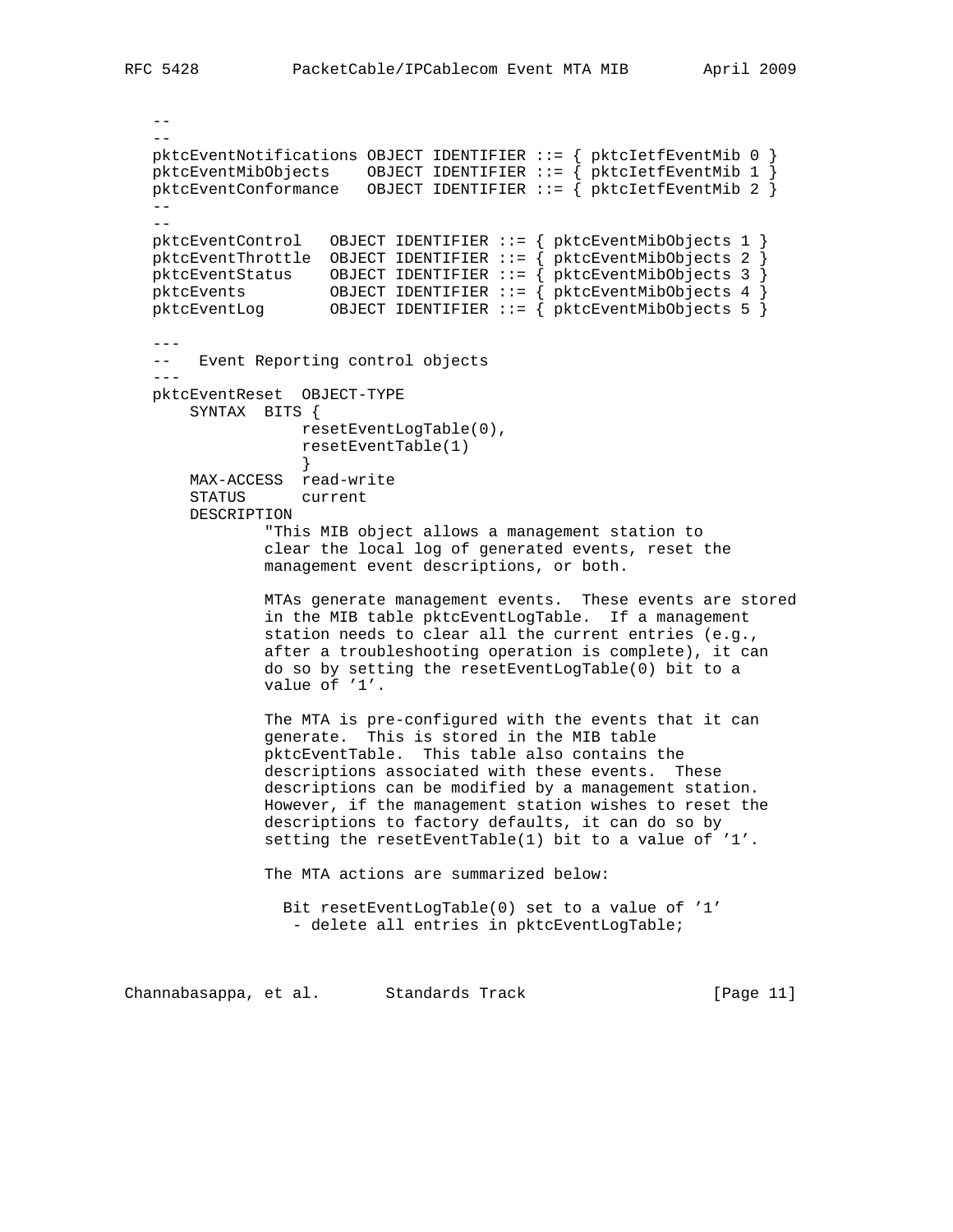- reset the value of pktcEventLogIndex to '0'.

 Bit resetEventTable(1) set to a value of '1' - reset the pktcEventTable to the factory default values.

 Bits resetEventLogTable(0) and resetEventTable(1) set to a value of '1' - perform the above actions as though they were performed individually (in any order).

 Setting a reset bit to a value of '0' MUST NOT result in any action.

 The MTA MUST perform the above actions regardless of persistence (i.e., storage in non-volatile memory).

 The MTA MUST always return a value of '00' when this MIB object is read.

 A management station that resets tables using this MIB object needs to be careful about the impact to other management stations that may be reliant on the information contained in the table(s) being reset. For example, say management station A creates a specific set of event descriptions in the event table (pktcEventTable) for debugging purposes and expects any generated events to report the modified descriptions. In such a case, if another management station resets the event table to factory defaults, any subsequent events will not contain the modified descriptions expected by management station A. Such multi-manager contentions are not addressed within this MIB module. Thus, management stations are RECOMMENDED to use this MIB object with care and caution, and only when absolutely required." ::= { pktcEventControl 1 }

 --- -- syslog-specific MIB objects -- pktcEventSyslog OBJECT IDENTIFIER ::= { pktcEventControl 2 } pktcEventSyslogCapabilities OBJECT-TYPE SYNTAX BITS { formatBSDSyslog(0), formatSyslogProtocol(1), transportUDP(2),

Channabasappa, et al. Standards Track [Page 12]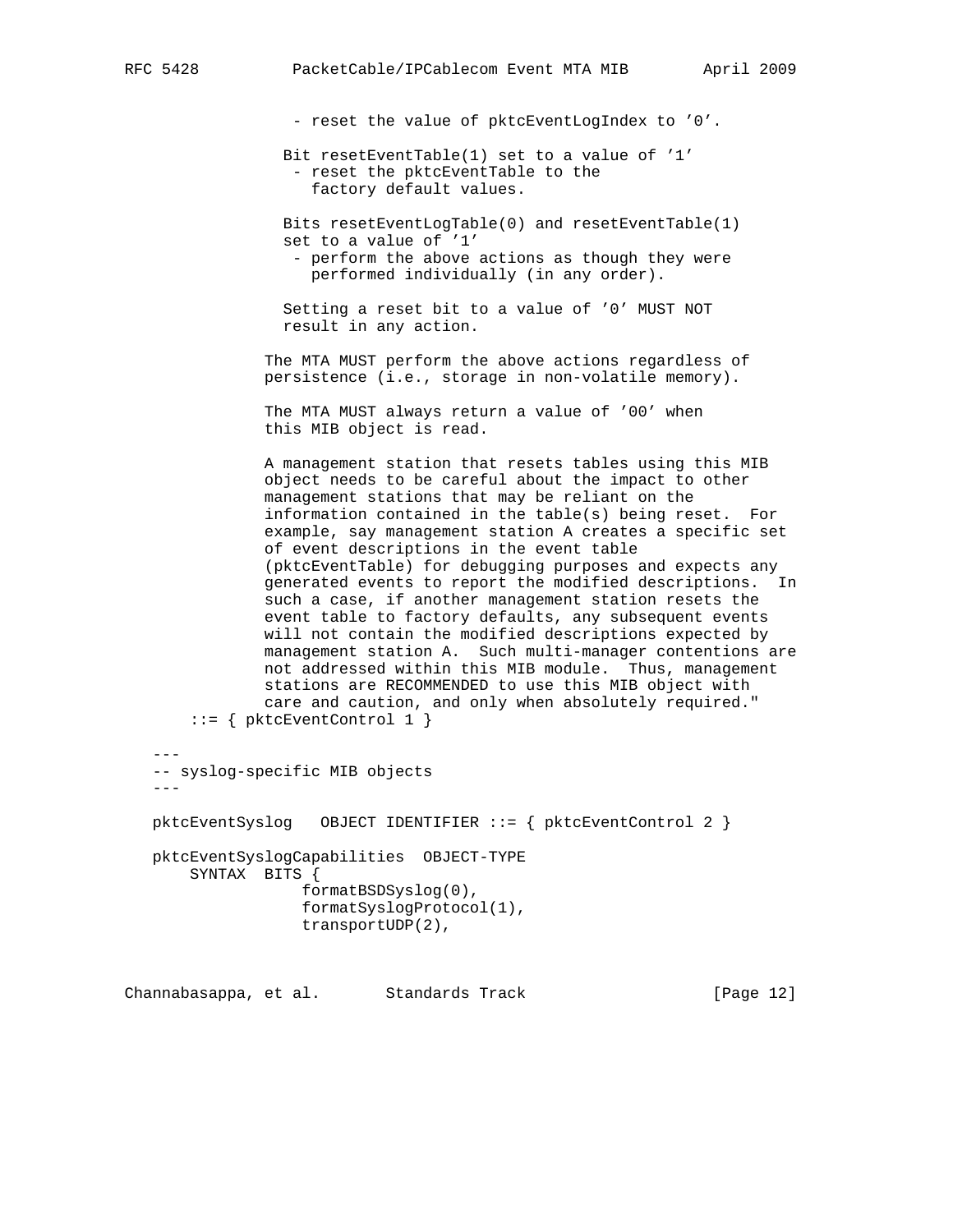```
 transportTLS(3),
                    transportBEEP(4)
 }
       MAX-ACCESS read-only
       STATUS current
       DESCRIPTION
               "This MIB object contains the MTA capabilities
               for supporting the syslog protocol, specifically
               the message formats and the transport protocols.
               The BSD syslog message format is specified
               in [RFC3164] (formatBSDSyslog), and the IETF
               syslog protocol is specified in [RFC5424]
               (formatSyslogProtocol).
               The MTA MUST set the appropriate protocol and
               transport bits, based on implementation."
       REFERENCE
               "The BSD syslog Protocol, [RFC3164];
                The Syslog Protocol, [RFC5424];
                Transmission of Syslog Messages over UDP, [RFC5426];
                TLS Transport Mapping for Syslog, [RFC5425];
                Reliable Delivery for syslog, [RFC3195]."
        ::= { pktcEventSyslog 1 }
   pktcEventSyslogAddressType OBJECT-TYPE
       SYNTAX InetAddressType
       MAX-ACCESS read-write
       STATUS current
       DESCRIPTION
               "This MIB object defines the Internet address type of
               the syslog server specified by the MIB object
               pktcEventSyslogAddress. A value of dns(16) is
               disallowed since a non-resolvable DNS domain name
               will leave the device without a syslog server to
               which it can report events."
       REFERENCE
               "PacketCable MTA Device Provisioning Specification,
               [PKT-SP-PROV]."
       DEFVAL { ipv4 }
        ::= { pktcEventSyslog 2 }
   pktcEventSyslogAddress OBJECT-TYPE
       SYNTAX InetAddress
       MAX-ACCESS read-write
       STATUS current
       DESCRIPTION
                "This MIB object contains the IP address of the
```
Channabasappa, et al. Standards Track [Page 13]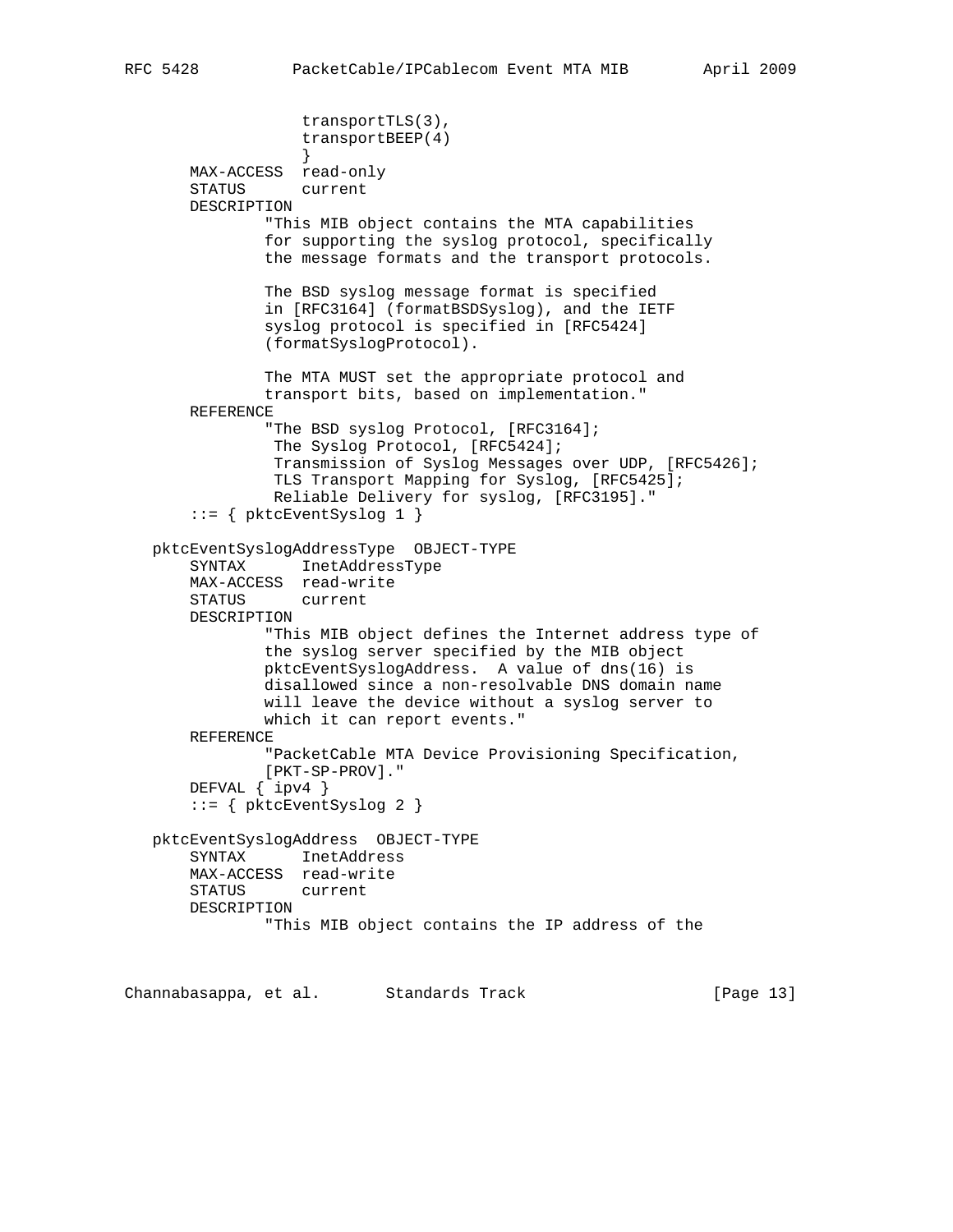```
 syslog server to which the MTA can transmit a syslog
               message upon the generation of a management event.
               The type of address this object represents is defined
               by the MIB object pktDevEventSyslogAddressType.
               The format of the syslog message is specified by the
               MIB object pktcEventSyslogMessageFormat."
       REFERENCE
               "PacketCable MTA Device Provisioning Specification,
               [PKT-SP-PROV];
               PacketCable Management Event Mechanism Specification,
               [PKT-SP-MEM1.5];"
       DEFVAL { "0.0.0.0" }
       ::= { pktcEventSyslog 3 }
   pktcEventSyslogMessageFormat OBJECT-TYPE
       SYNTAX INTEGER {
                   formatBSDSyslog(1), -- The BSD syslog Protocol
                   formatSyslogProtocol(2) -- The syslog Protocol
 }
       MAX-ACCESS read-write
       STATUS current
       DESCRIPTION
                "This MIB object contains the syslog message format to
                be used for transmitting syslog messages to the server
                contained in the MIB object pktcEventSyslogServer."
       REFERENCE
                "The BSD syslog Protocol, [RFC3164];
                The Syslog Protocol, [RFC5424]."
       DEFVAL { formatSyslogProtocol }
       ::= { pktcEventSyslog 4 }
   pktcEventSyslogTransport OBJECT-TYPE
                  INTEGER {
                     udp(1),-- Transmission of syslog messages over UDP
                     tls(2),-- TLS Transport Mapping for Syslog
                     beep(3)-- BEEP Transport Mapping for Syslog
 }
       MAX-ACCESS read-write
       STATUS current
       DESCRIPTION
                "This MIB object specifies the transport to be
                used to transmit syslog messages to the syslog
                server contained in the MIB object
                pktcEventSyslogAddress.
                If the MTA does not support the transport
                specified in a SET operation, then the
```
Channabasappa, et al. Standards Track [Page 14]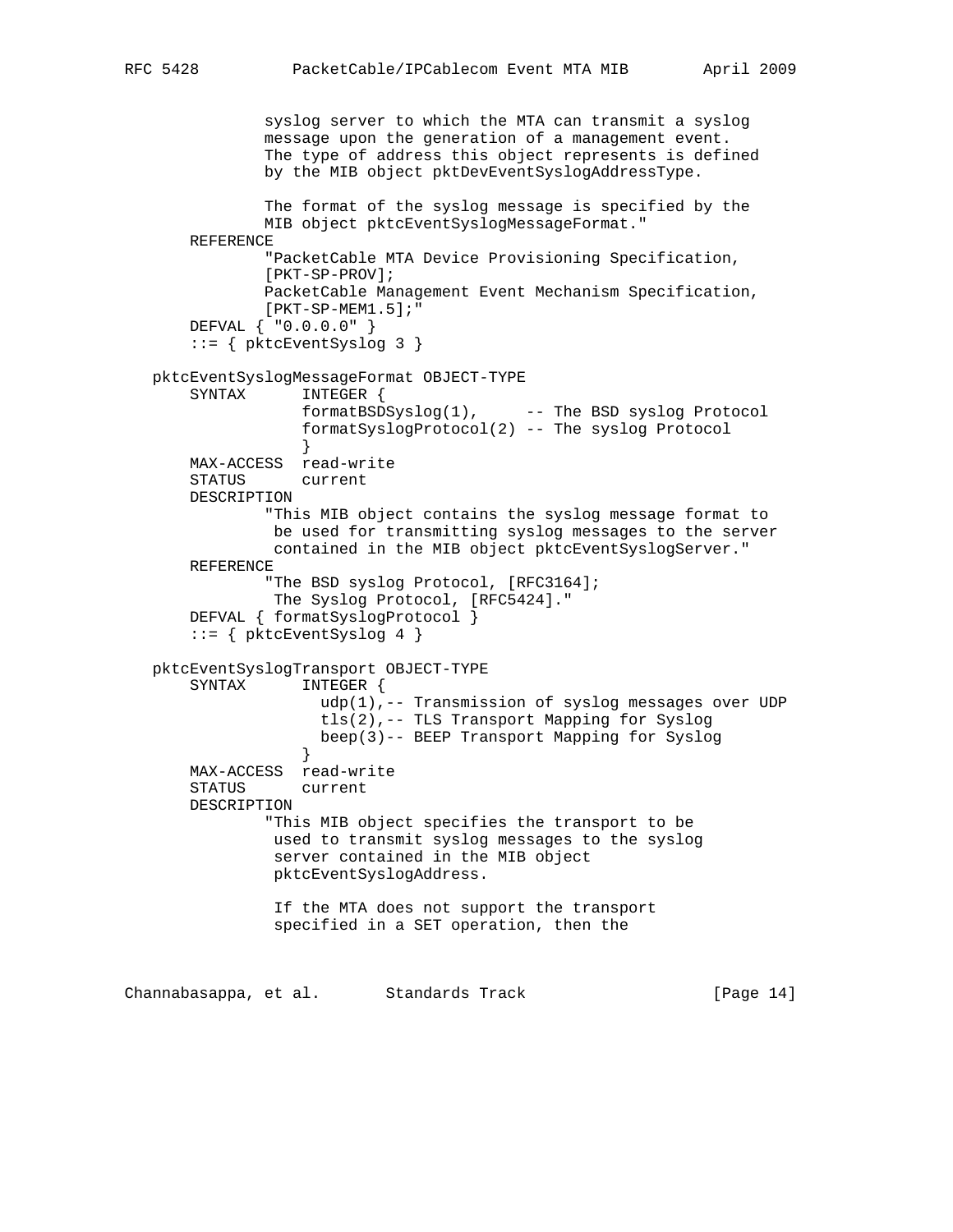```
 MTA MUST return an appropriate error
                response, such as 'inconsistentValue'."
       REFERENCE
                "Transmission of Syslog messages over UDP, [RFC5426];
      TLS Transport Mapping for Syslog, [RFC5425]."<br>DEFVAL {tls}
              \{tls\} ::= { pktcEventSyslog 5 }
   pktcEventSyslogPort OBJECT-TYPE
       SYNTAX InetPortNumber
       MAX-ACCESS read-write
       STATUS current
       DESCRIPTION
               "This MIB object contains the port number of the
                syslog server to which the syslog messages are to
                be transmitted."
       REFERENCE
                "Transmission of Syslog Messages over UDP, [RFC5426];
                TLS Transport Mapping for Syslog, [RFC5425]."
       DEFVAL { 6514 }
      ::= { pktcEventSyslog 6 }
 ---
   -- Event classes
  - - - pktcEventClassTable OBJECT-TYPE
       SYNTAX SEQUENCE OF PktcEventClassEntry
       MAX-ACCESS not-accessible
       STATUS current
       DESCRIPTION
                "This MIB table allows for management events that can be
                generated by an MTA to be classified into categories,
                or 'event classes'. For example, all the configuration-
                related events can be associated with an event class
                titled 'configuration'. Such a classification allows
                for a management station to affect changes on a common
                group of events at once. Two operations are specified
                 on an event class: enabling or disabling of all the
                 events in an event class, and selective enabling or
                disabling based on the severity level."
        ::= { pktcEventControl 3 }
   pktcEventClassEntry OBJECT-TYPE
       SYNTAX PktcEventClassEntry
       MAX-ACCESS not-accessible
       STATUS current
       DESCRIPTION
```
Channabasappa, et al. Standards Track [Page 15]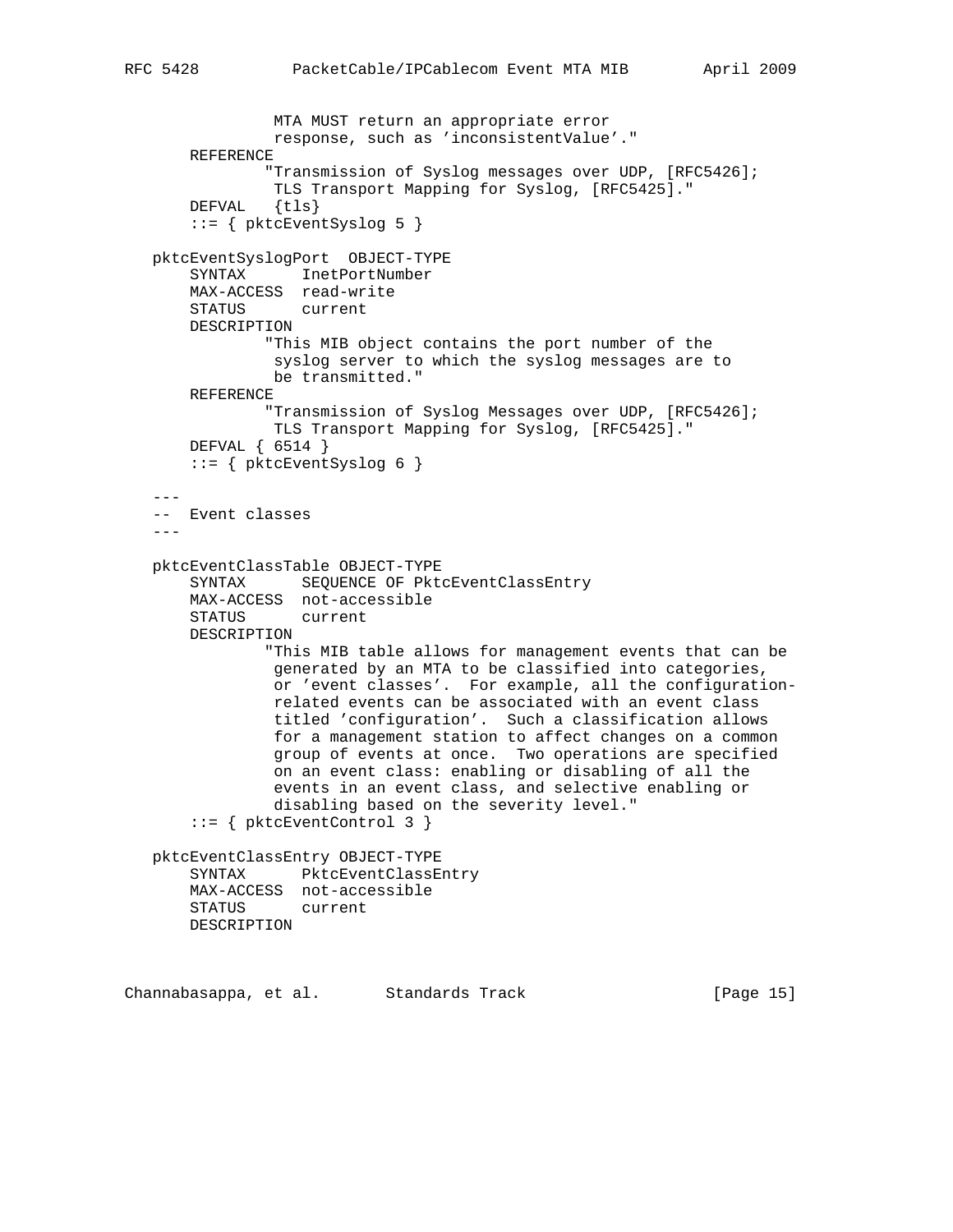"Each entry in this table specifies an event class, a grouping of events, as identified by the MTA manufacturer. Any event associated with an event class in this table MUST be specified in the pktcEventTable.

 The MTA MUST create one entry (index=100) for the event class titled 'generic'. This event class MUST contain all the events that are not contained in any other vendor-specified event classes.

 A management station SHOULD NOT associate an event with multiple event classes. However, if an event is associated with multiple event classes, the MTA MUST give precedence to the event class with the lowest index. Thus, at a given point in time, only one event class is applicable for an event.

 The event table (pktcEventTable) provides the event class that affects the event. Whenever an event is generated, the MTA MUST verify the applicable event class entry to take any specified actions.

```
 Entries in this table persist across resets and
               reboots."
       INDEX { pktcEventClassIndex }
       ::= { pktcEventClassTable 1 }
   PktcEventClassEntry::= SEQUENCE {
      pktcEventClassIndex Unsigned32,
      pktcEventClassName SnmpAdminString,
pktcEventClassStatus TruthValue,
pktcEventClassSeverity SyslogSeverityMask
 }
   pktcEventClassIndex OBJECT-TYPE
       SYNTAX Unsigned32 (1..100)
       MAX-ACCESS not-accessible
       STATUS current
       DESCRIPTION
           "This MIB object is an index into the event
           class table. It is a locally meaningful
           value."
       ::= { pktcEventClassEntry 1 }
```

```
 pktcEventClassName OBJECT-TYPE
   SYNTAX SnmpAdminString (SIZE (1..100))
    MAX-ACCESS read-only
```
Channabasappa, et al. Standards Track [Page 16]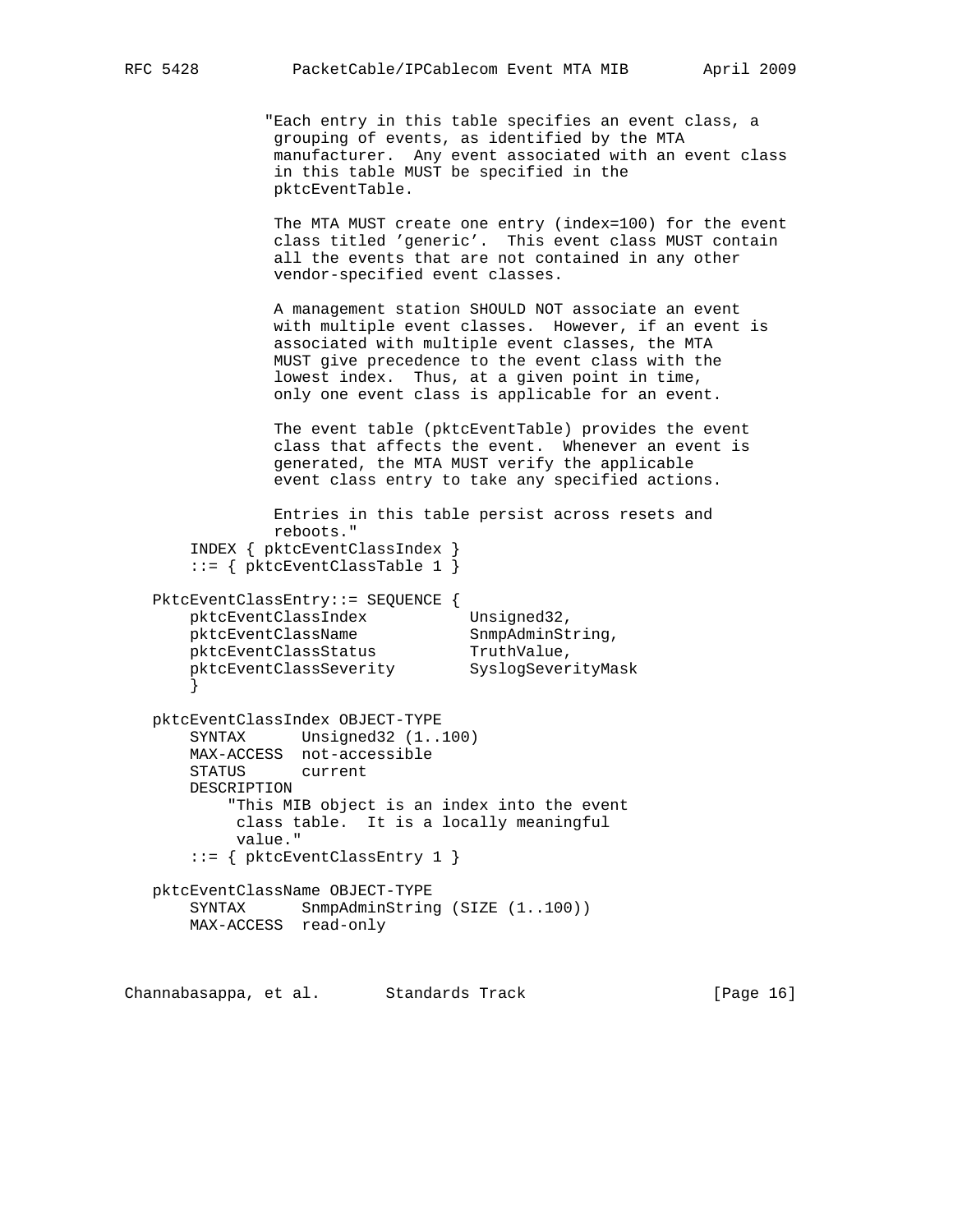STATUS current DESCRIPTION "This MIB object contains the name of the event class. Vendors MAY define different event classes (e.g., DHCP, SNMP, DEBUG) to group together management events of a particular category. Event class names need to take into consideration the SnmpAdminString definition requirements, such as the use of control code sequence CR LF to represent a newline." ::= { pktcEventClassEntry 2 } pktcEventClassStatus OBJECT-TYPE SYNTAX TruthValue

MAX-ACCESS read-write<br>STATUS current STATUS DESCRIPTION "This MIB object indicates if events belonging to the corresponding event class are enabled or disabled, for event reporting.

> Setting this object to a value of 'true' enables reporting of all the events in the event class.

 When enabled, the means of reporting events is specified by the MIB object pktcEventReporting.

 Setting this object to a value of 'false' disables any event reporting, irrespective of the value of the MIB object pktcEventReporting for a specific event.

 The default value of this MIB object is vendor specific. However, the vendor SHOULD enable all event categories defined by PacketCable or IPCablecom by default." ::= { pktcEventClassEntry 3 }

 pktcEventClassSeverity OBJECT-TYPE SYNTAX SyslogSeverityMask MAX-ACCESS read-write STATUS current DESCRIPTION "This MIB object defines the severity level of events belonging to a specific event class

Channabasappa, et al. Standards Track [Page 17]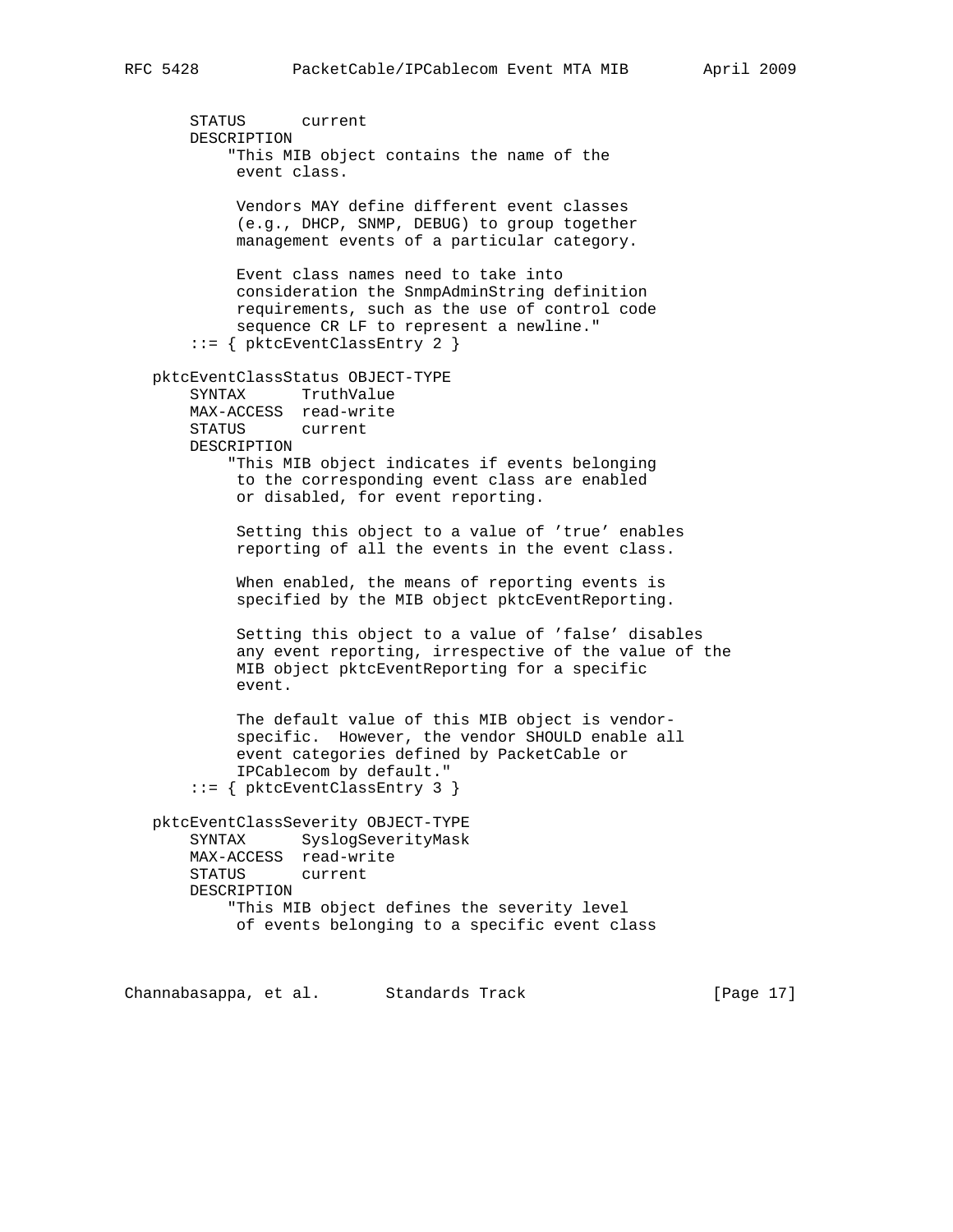that are enabled for event reporting.

 This MIB object has no effect on the event reporting unless the MIB object pktcEventClassStatus is set to a value of 'true' (enabled), for the corresponding event class.

 Setting a bit within the mask to a value of '1' implies that events corresponding to that severity level MUST be reported as defined by the corresponding value of 'pktcEventReporting' for events in the event class.

 Setting a bit to a value of '0' implies that events corresponding to that level MUST NOT be reported, irrespective of the corresponding value of 'pktcEventReporting' for events in the event class.

 It is recommended that the bits corresponding to emerg(0), alert(1),  $crit(2)$ , and  $err(3)$  be set to a value of '1' to ensure reporting of events requiring immediate attention." REFERENCE

```
 "The Syslog Protocol, [RFC5424]."
 ::= { pktcEventClassEntry 4 }
```
 $---$ -- Event throttling control

 $---$ 

```
 pktcEventThrottleAdminStatus OBJECT-TYPE
       SYNTAX INTEGER {
                  unconstrained(1),
                  maintainBelowThreshold(2),
                  stopAtThreshold(3),
                  inhibited(4)
 }
       MAX-ACCESS read-write
       STATUS current
       DESCRIPTION
```
 "This MIB object controls the throttling of the transmitted messages upon generation of an event (SNMP/syslog). It does not affect local logging of events.

A value of unconstrained(1) causes event messages

Channabasappa, et al. Standards Track [Page 18]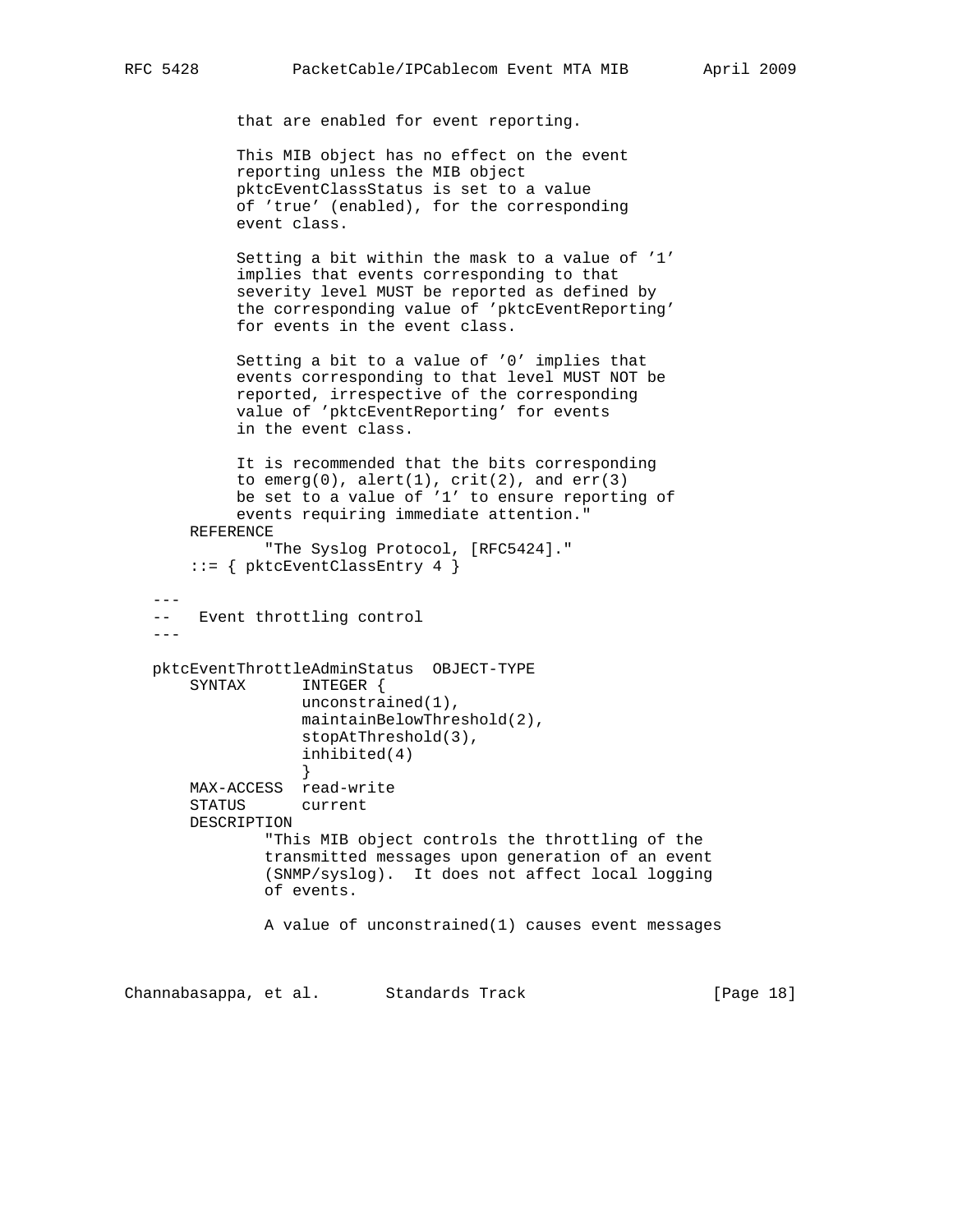to be transmitted without regard to the threshold settings.

 A value of maintainBelowThreshold(2) causes event messages to be suppressed if the number of transmissions would otherwise exceed the threshold specified by pktcEventThrottleThreshold over the interval specified by pktcEventThrottleInterval.

 A value of stopAtThreshold(3) causes event message transmission to cease once the threshold specified by pktcEventThrottleThreshold (over the interval specified by pktcEventThrottleInterval) is reached. Event generation is resumed when the value of this MIB object is modified by a management station or when the device resets or reboots.

 A value of inhibited(4) causes all event message transmissions to be suppressed.

 An event causing both an SNMP and a syslog message is still treated as a single event.

```
 Refer to MIB objects pktcEventThrottleThreshold and
         pktcEventThrottleInterval for information on
         throttling."
DEFVAL { unconstrained }
 ::= { pktcEventThrottle 1 }
```
 pktcEventThrottleThreshold OBJECT-TYPE SYNTAX Unsigned32(0..1024) MAX-ACCESS read-write STATUS current DESCRIPTION "This MIB object contains the number of events per pktcEventThrottleInterval to be transmitted before throttling.

> An event resulting in multiple actions (e.g., SNMP and syslog) is still treated as a single event."

```
 DEFVAL { 2 }
 ::= { pktcEventThrottle 2 }
```
 pktcEventThrottleInterval OBJECT-TYPE SYNTAX Unsigned32(0..604800) UNITS "seconds" MAX-ACCESS read-write

Channabasappa, et al. Standards Track [Page 19]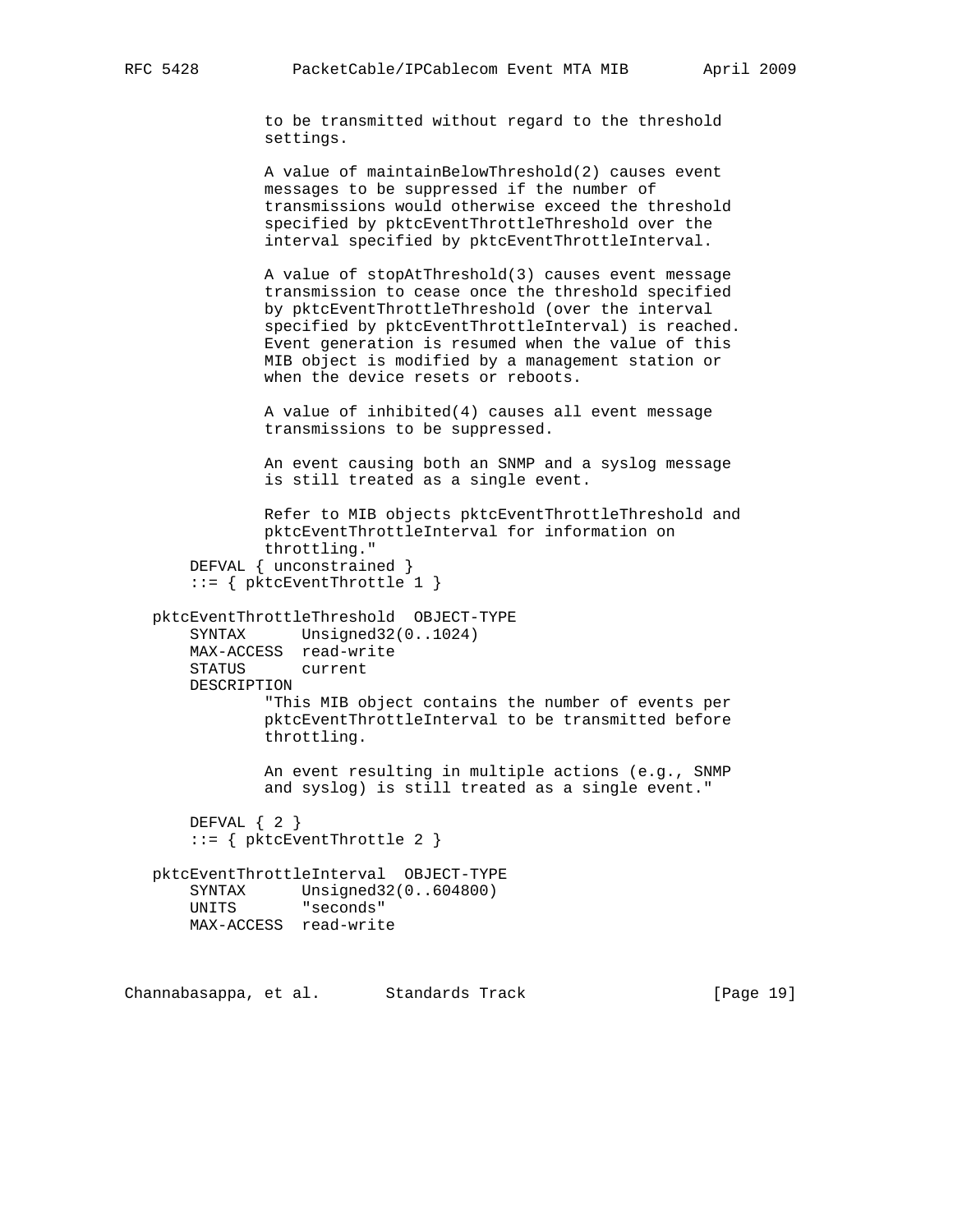```
 STATUS current
       DESCRIPTION
               "This MIB object contains the interval over which
                the throttle threshold applies."
       DEFVAL { 1 }
       ::= { pktcEventThrottle 3 }
 ---
   -- Reporting of transmission status
  -- pktcEventTransmissionStatus OBJECT-TYPE
       SYNTAX BITS {
                   syslogThrottled(0),
                   snmpThrottled(1),
                   validsyslogServerAbsent(2),
                   validSnmpManagerAbsent(3),
                   syslogTransmitError(4),
                   snmpTransmitError(5)
 }
       MAX-ACCESS read-only
       STATUS current
       DESCRIPTION
               "This MIB object reflects the status of the event
                transmissions using syslog, SNMP, or both.
               If a bit corresponding to a state is set to a value
               of:
                    '1', it indicates that the state is true
                    '0', it indicates that the state is false
               If the MTA is not configured with a syslog server
               or an SNMP Manager, the corresponding 'throttling'
               and 'transmit error' bits MUST be set to a value of
               '0'. For example, if an SNMP Manager is not
               configured on the MTA, the bit corresponding to
               validSnmpManagerAbsent(3) is set to a value of '1',
               and the values of the bits corresponding to
               snmpThrottled(1) and snmpTransmitError(5) are set
               to a value of '0'.
               'Event throttling' is based on thresholds and the
               current setting of the MIB object
               pktcEventThrottleAdminStatus.
                'Server/Manager' indicators are based on the
               availability of valid syslog server/SNMP Managers.
Channabasappa, et al. Standards Track [Page 20]
```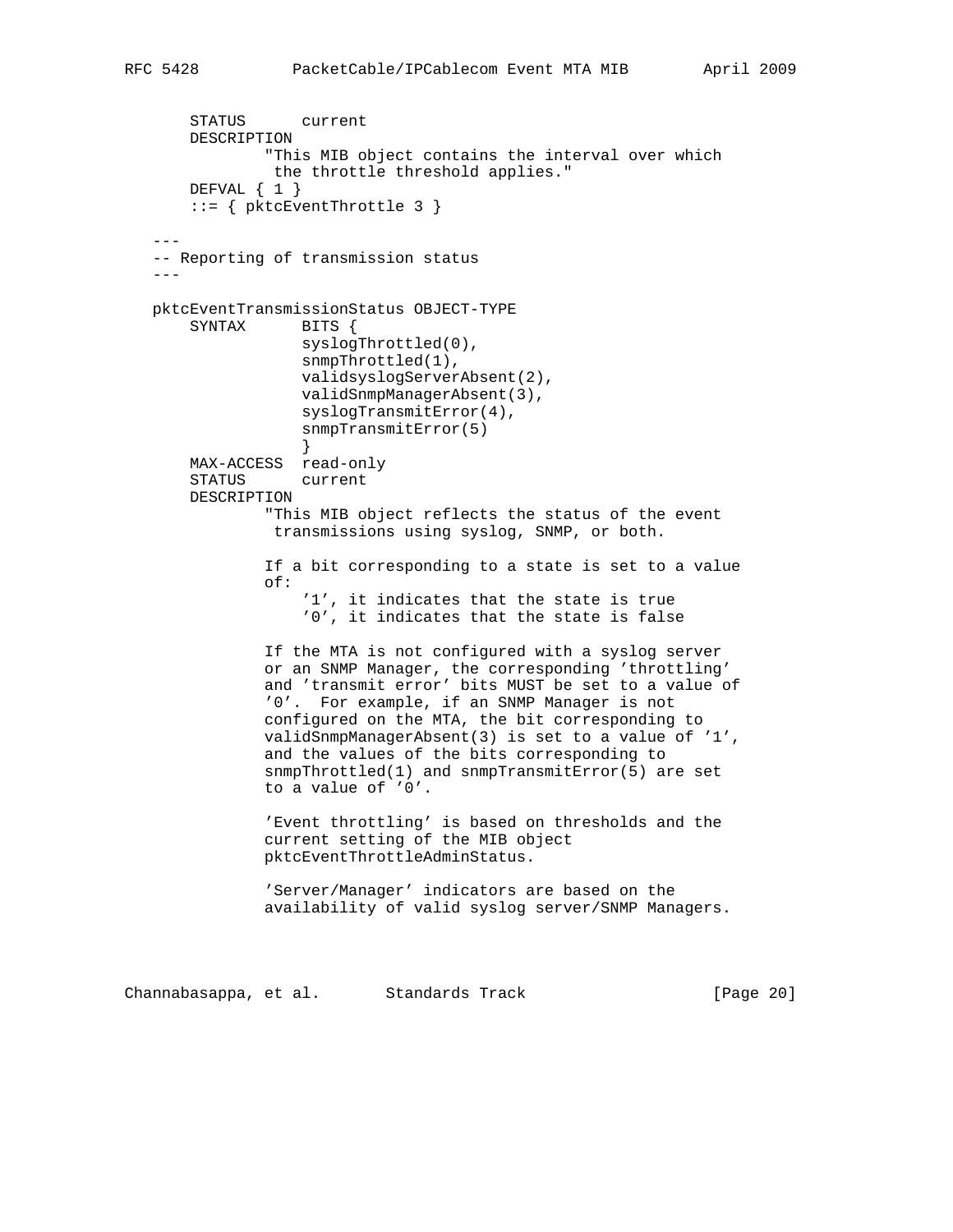Transmit errors are reported when detected. If an MTA cannot detect an error situation, the value of the BIT will be set '0'. It is to be noted that not all the conditions that are indicated by this MIB object are detectable by all devices, and when detected may not be accurate. It is meant to provide a report of the status as determined by the device during event transmissions."  $::=$  { pktcEventStatus 1 } --- -- Description of events -- pktcEventTable OBJECT-TYPE SYNTAX SEQUENCE OF PktcEventEntry MAX-ACCESS not-accessible STATUS current DESCRIPTION "This MIB table contains all possible management events that can be generated by the device. This includes PacketCable- and IPCablecom-defined events and vendor-specific events."  $::=$  { pktcEvents 1 } pktcEventEntry OBJECT-TYPE SYNTAX PktcEventEntry MAX-ACCESS not-accessible STATUS current DESCRIPTION "An entry in this table is created for each event the MTA implementing this MIB is capable of reporting. Entries in this table are persisted across resets and reboots." INDEX { pktcEventOrganization, pktcEventIdentifier }  $::=$  { pktcEventTable 1 } PktcEventEntry::= SEQUENCE { pktcEventOrganization Unsigned32, pktcEventIdentifier Unsigned32, pktcEventFacility SyslogFacility, pktcEventSeverityLevel SyslogSeverity, pktcEventReporting BITS, pktcEventText SnmpAdminString,

.<br>pktcEventClass SnmpAdminString

}

Channabasappa, et al. Standards Track [Page 21]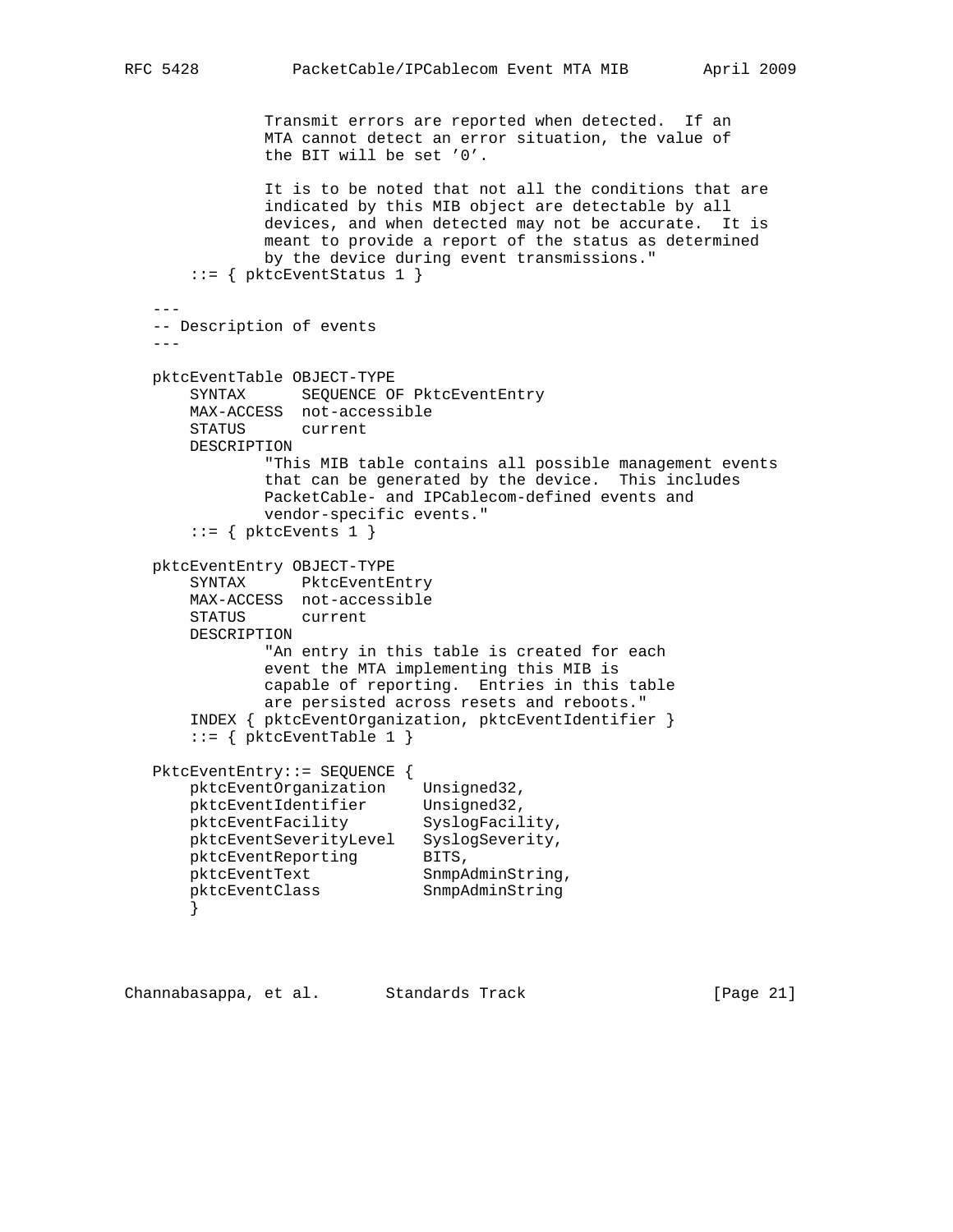```
 pktcEventOrganization OBJECT-TYPE
     SYNTAX Unsigned32(1..4294967295)
     MAX-ACCESS not-accessible
     STATUS current
     DESCRIPTION
             "This MIB object provides the IANA enterprise number of
             the organization defining the event. Thus, all
             PacketCable- or IPCablecom-defined events will contain
             the PacketCable or IPCablecom IANA enterprise
             number, and all vendor-specific events will contain
             the IANA enterprise number of the defining
             organization."
     REFERENCE
             "IANA Private Enterprise Number assignment,
             [IANA-ENTERPRISE]."
     ::= { pktcEventEntry 1 }
 pktcEventIdentifier OBJECT-TYPE
     SYNTAX Unsigned32(1..4294967295)
     MAX-ACCESS not-accessible
     STATUS current
     DESCRIPTION
             "This MIB object contains the event identifier for the
             corresponding event."
     REFERENCE
             "PacketCable Management Event Mechanism Specification,
             [PKT-SP-MEM1.5];
             PacketCable MTA Device Provisioning Specification,
             [PKT-SP-PROV]."
     ::= { pktcEventEntry 2 }
 pktcEventFacility OBJECT-TYPE
     SYNTAX SyslogFacility
     MAX-ACCESS read-only
     STATUS current
     DESCRIPTION
             "This MIB object contains the facility
             for the event.
             For PacketCable, IPCablecom, or ETSI events,
             this MUST be set to a value of local0(16)."
     REFERENCE
             "The Syslog Protocol, [RFC5424];
              Textual Conventions for Syslog Management,
              [RFC5427]."
    ::= { pktcEventEntry 3 }
 pktcEventSeverityLevel OBJECT-TYPE
     SYNTAX SyslogSeverity
```
Channabasappa, et al. Standards Track [Page 22]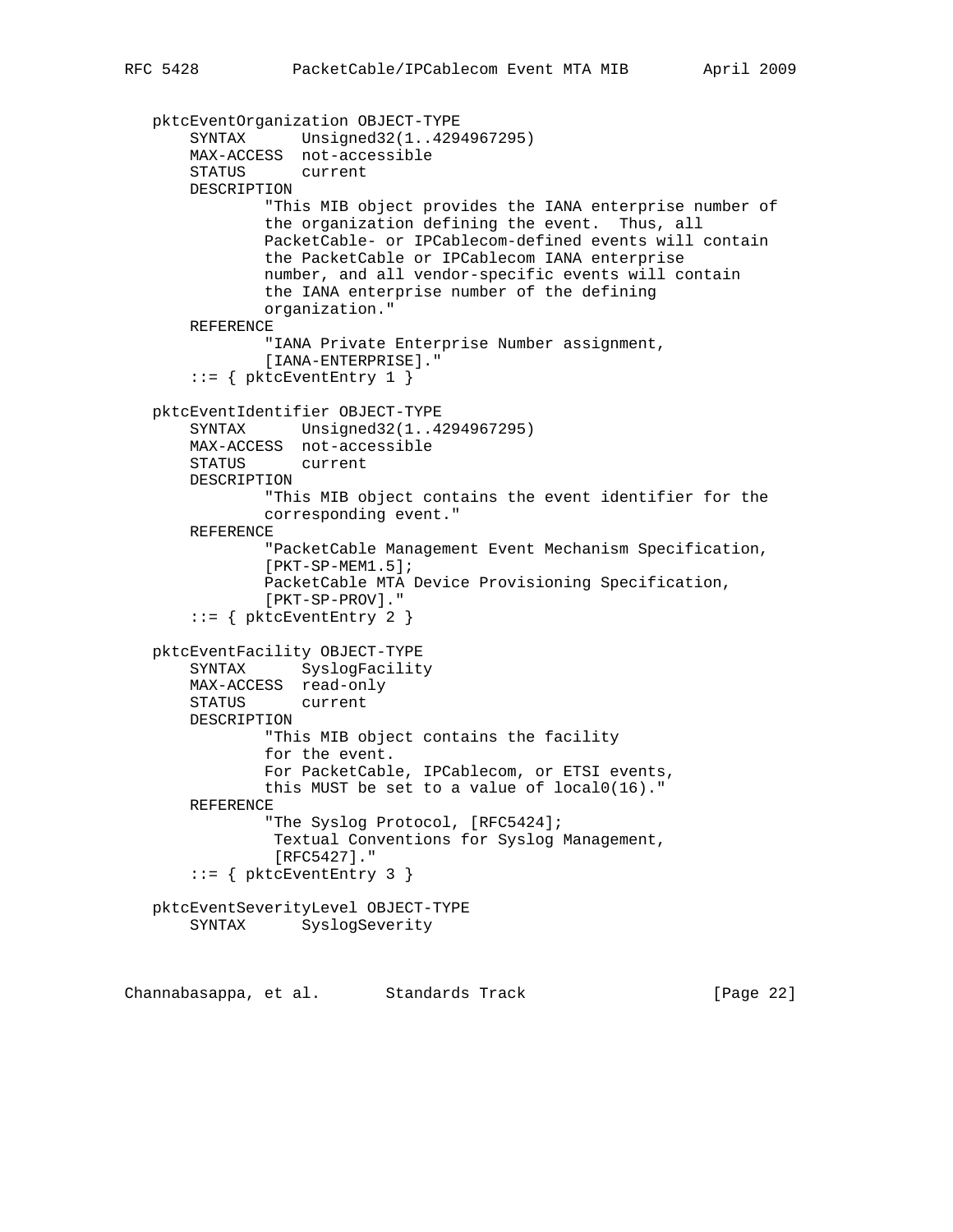```
 MAX-ACCESS read-write
       STATUS current
       DESCRIPTION
                "This MIB object contains the severity level that
               is applicable to the specified event."
       REFERENCE
                "The Syslog Protocol, [RFC5424];
                Textual Conventions for Syslog Management,
                [RFC5427]."
        ::= { pktcEventEntry 4 }
   pktcEventReporting OBJECT-TYPE
      SYNTAX BITS {
                  local(0),
                   syslog(1),
                    snmpTrap(2),
                   snmpInform(3)
 }
       MAX-ACCESS read-write
       STATUS current
       DESCRIPTION
               "This MIB object defines the action to be taken on
               occurrence of this event. Bit local(0) refers to local
               logging of events; bit sylog(1) refers to the
               transmission of events using syslog; bit snmpTrap(2)
               refers to the transmission of events using SNMP Traps
               (SNMPv2-Trap-PDU); and bit snmpInform(3) refers to the
               transmission of events using SNMP INFORMs.
               Setting a bit to a value of '1' indicates that the
               corresponding action will be taken upon occurrence of
               this event. If none of the bits are set, then no action
               is taken upon occurrence of the event. The success of
               transmission using syslog and SNMP depends on the
               MTA configuration. For example, a valid syslog server
               address is required for syslog message transmission.
               Specification of a management event does not necessarily
               include the actions to be taken upon its generation,
               i.e., it does not need to specify if a generated event
               needs to be transmitted via SNMP or syslog, or stored
               locally. Thus, certain default values are specified,
               based on the event's severity level specified by the
               MIB object pktcEventSeverityLevel, as follows:
                    - If the severity level of an event is emerg(0),
                  alert(1), crit(2), or err(3), set the bits for
                  local(0), syslog(1), and sumpInform(3) to a value
                   of '1' and set the remaining bits to a value of '0'.
```
Channabasappa, et al. Standards Track [Page 23]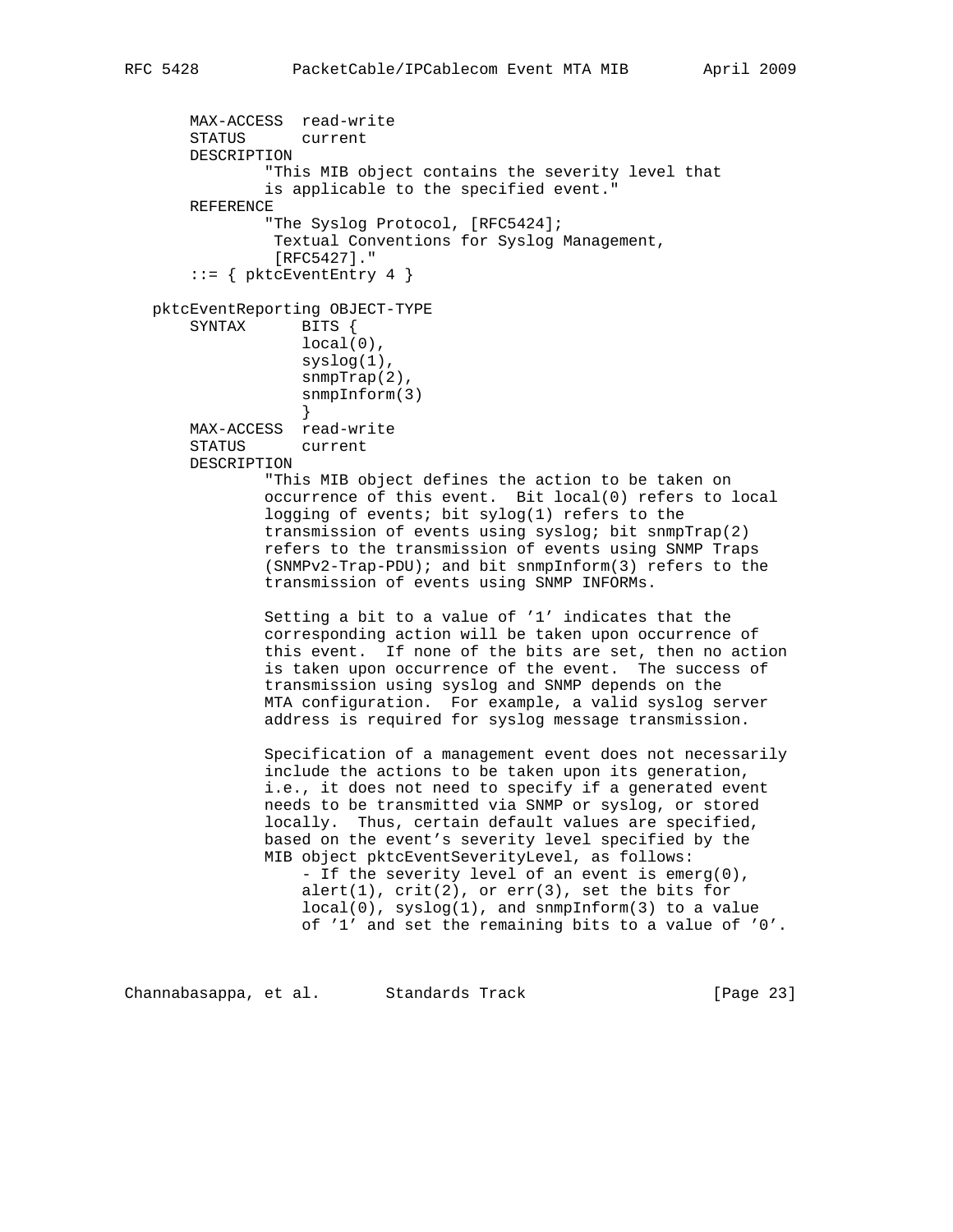```
 - For an event with any other severity level, set
                    the bits for local(0) and syslog(1) to a value
                    of '1' and set the rest of the bits to a value
                    of '0'."
       ::= { pktcEventEntry 5 }
    pktcEventText OBJECT-TYPE
      SYNTAX SnmpAdminString (SIZE (0..127))
       MAX-ACCESS read-write
       STATUS current
       DESCRIPTION
               "This MIB object provides a human-readable
               description of the event. Descriptions need
                to take into consideration the SnmpAdminString
               definition requirements such as the use of
               control code sequence CR LF to represent a
               newline."
       ::= { pktcEventEntry 6 }
   pktcEventClass OBJECT-TYPE
      SYNTAX SnmpAdminString (SIZE (0..100))
       MAX-ACCESS read-only
       STATUS current
       DESCRIPTION
                "This MIB object represents the event class
                 that affects the event. If an event is associated
                with only one event class, then its name
                 (pktcEventClassName) is reported. If an event
                 is associated with more than one event class,
                 then the name of the event class with the
                 lowest index in the event class table
                 (pktcEventClassTable) is reported.
                 See the MIB table pktcEventClassTable
                 for a description of event classes and usage.
                 Descriptions need to take into consideration the
                 SnmpAdminString definition requirements, such as
                 the use of control code sequence CR LF to
                 represent a newline."
       ::= { pktcEventEntry 7 }
   -- -- Log of generated events
   - - - pktcEventLogTable OBJECT-TYPE
      SYNTAX SEQUENCE OF PktcEventLogEntry
Channabasappa, et al. Standards Track [Page 24]
```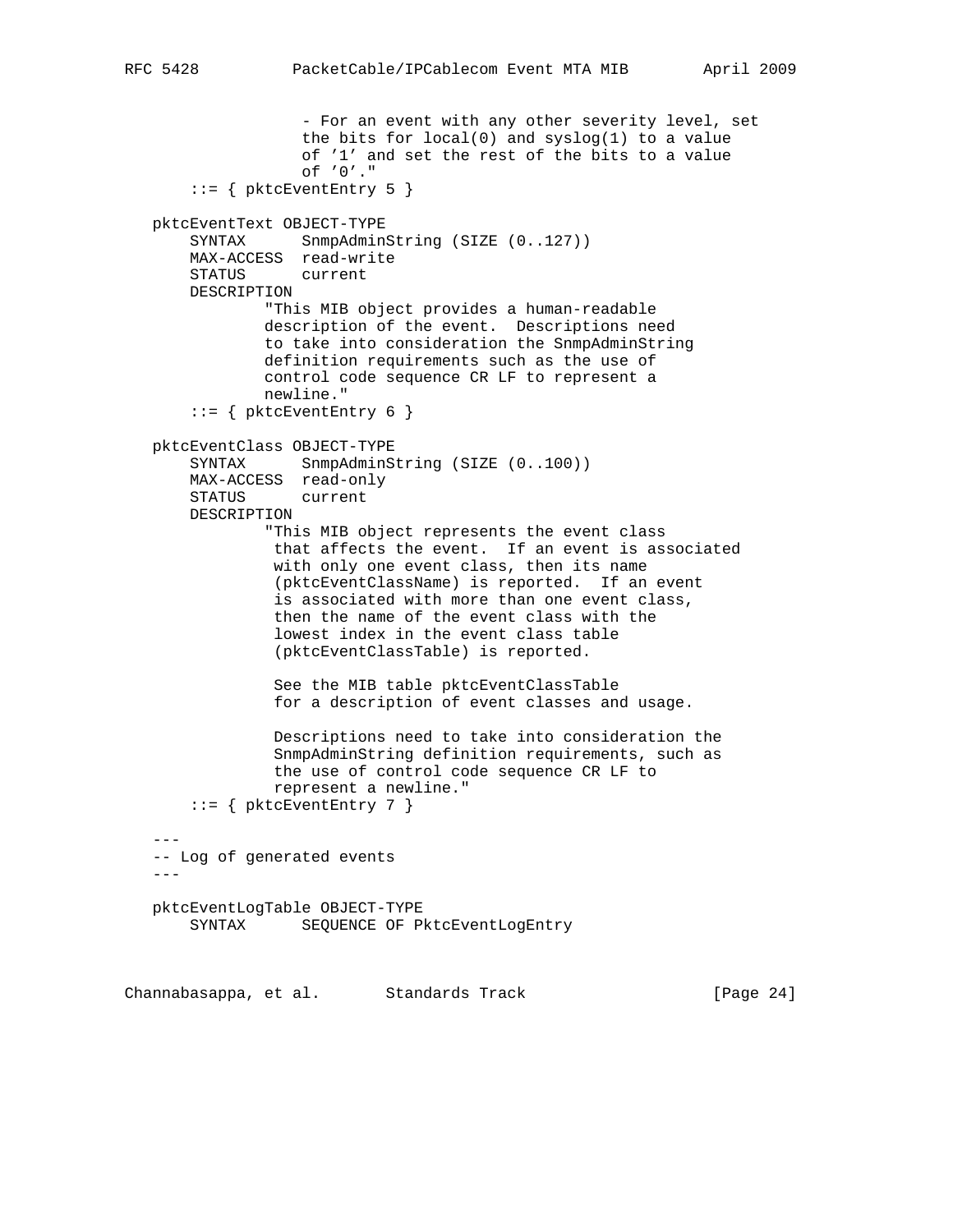```
 MAX-ACCESS not-accessible
       STATUS current
       DESCRIPTION
              "This MIB table contains a log of the events
              generated by the MTA.
              A description of all the events that can be
              generated by the device can be obtained from the
              MIB table pktcEventTable.
              An MTA is not required to persist the contents of this
              table across resets."
      ::= { pktcEventLog 1 }
   pktcEventLogEntry OBJECT-TYPE
       SYNTAX PktcEventLogEntry
       MAX-ACCESS not-accessible
       STATUS current
       DESCRIPTION
              "Each entry in this table describes an event that
              has occurred, indexed in the chronological order of
              generation. The details of the event are borrowed
              from the parameters associated with the corresponding
              event entry in pktcEventTable at the
              time of the event generation.
              While all entries created as such can be cleared using
              the MIB object pktcEventReset, the event entries
              themselves cannot be individually deleted."
       INDEX { pktcEventLogIndex }
       ::= { pktcEventLogTable 1 }
   PktcEventLogEntry ::= SEQUENCE {
     pktcEventLogIndex Unsigned32,
pktcEventLogTime DateAndTime,
 pktcEventLogOrganization Unsigned32,
pktcEventLogIdentifier Unsigned32,
pktcEventLogText SnmpAdminString,
 pktcEventLogEndpointName SnmpAdminString,
pktcEventLogType BITS,
 pktcEventLogTargetInfo SnmpAdminString,
 pktcEventLogCorrelationId Unsigned32,
 pktcEventLogAdditionalInfo SnmpAdminString
       }
   pktcEventLogIndex OBJECT-TYPE
       SYNTAX Unsigned32(1..4294967295)
       MAX-ACCESS not-accessible
```
Channabasappa, et al. Standards Track [Page 25]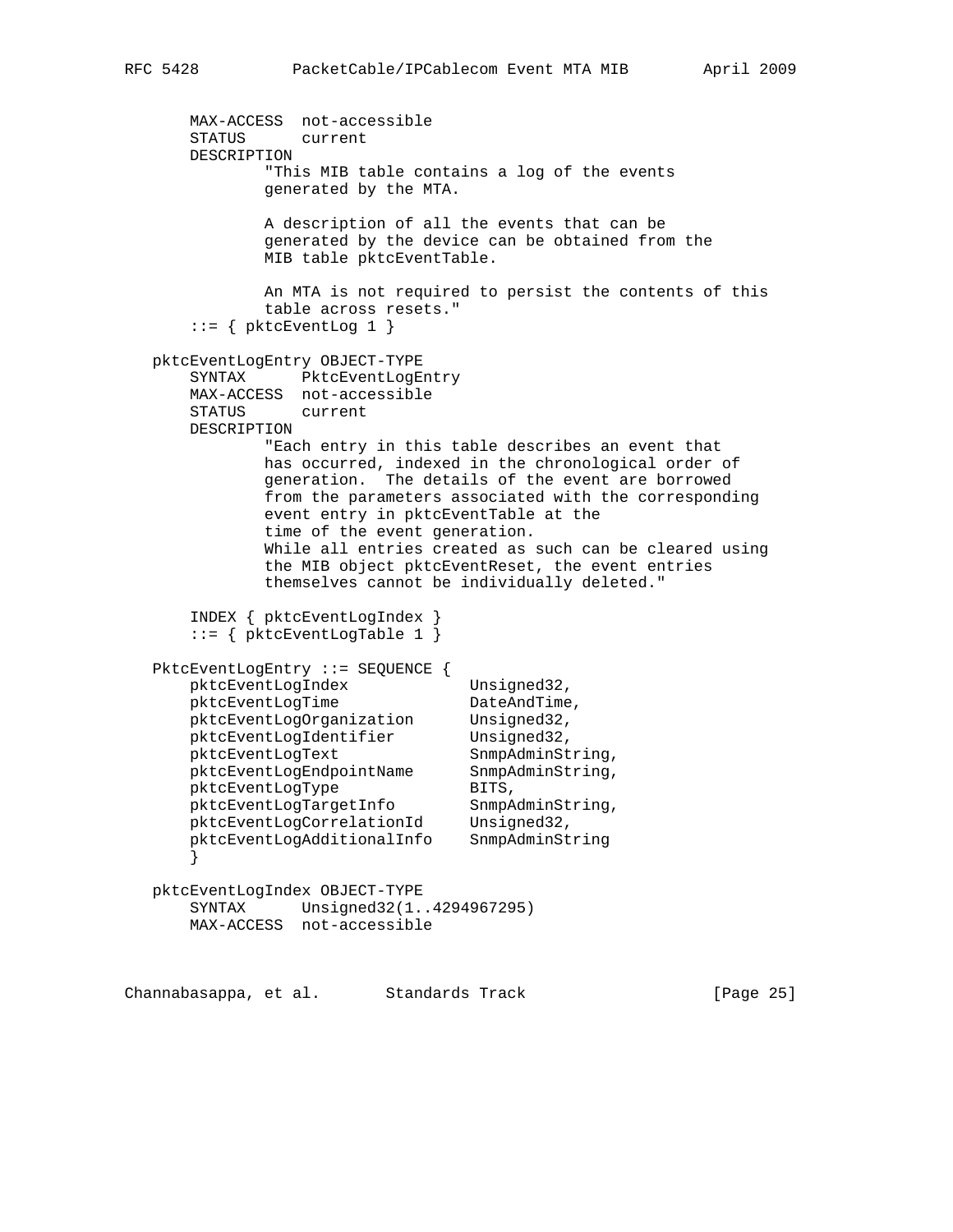```
 STATUS current
 DESCRIPTION
```
 "This MIB object provides relative ordering of the objects in the event log.

 If the MTA implements non-volatile storage, then this object will always increase except when the MIB object reaches a value of 2^32-1.

 If the MTA does not implement non-volatile storage, then this object will always increase except when the MIB object reaches a value of 2^32-1 or the MTA is reset.

When the value reaches 2^32-1, or an MTA that does not implement non-volatile storage is reset, newer events will be stored starting with an index value of '1' (cyclic rotation)."

```
 ::= { pktcEventLogEntry 1 }
```

```
 pktcEventLogTime OBJECT-TYPE
```
 SYNTAX DateAndTime MAX-ACCESS read-only STATUS current

DESCRIPTION

 "This MIB object provides a human-readable description of the date and time at which the event occurred. The value of the date and time contained in this MIB object SHOULD reflect the date and time used in the syslog message resulting from the associated event, if such a syslog message was transmitted."

```
 ::= { pktcEventLogEntry 2 }
```
 pktcEventLogOrganization OBJECT-TYPE SYNTAX Unsigned32(1..4294967295) MAX-ACCESS read-only STATUS current DESCRIPTION "This MIB object provides the IANA enterprise number of the organization defining the event. Thus, all PacketCable- or IPCablecom-defined events will contain the CableLabs or IPCablecom IANA enterprise number, and all vendor-specific events will contain the IANA enterprise number of the defining organization." ::= { pktcEventLogEntry 3 }

 pktcEventLogIdentifier OBJECT-TYPE SYNTAX Unsigned32

Channabasappa, et al. Standards Track [Page 26]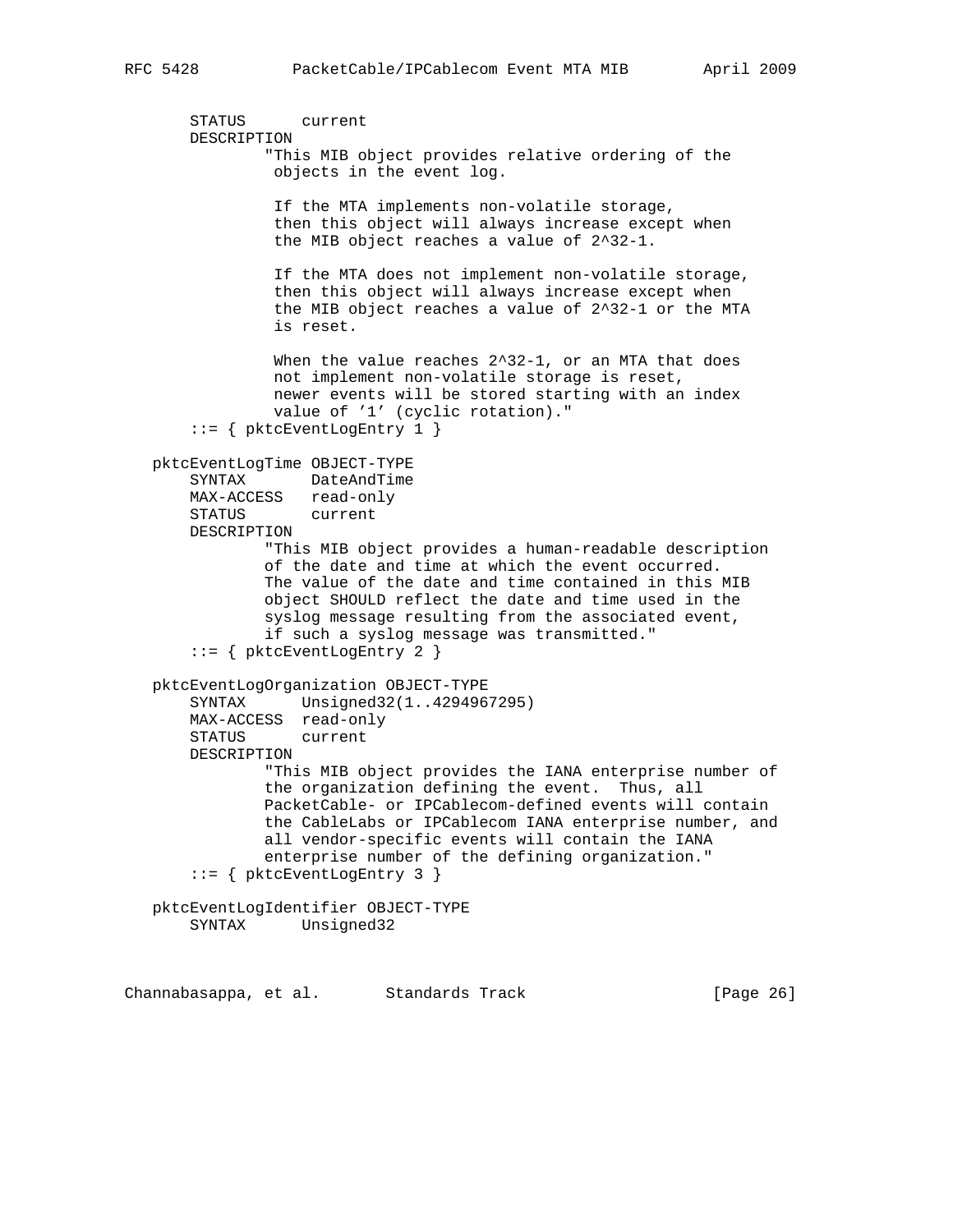```
 MAX-ACCESS read-only
       STATUS current
       DESCRIPTION
                "This MIB object contains the event identifier for the
                corresponding event."
        ::= { pktcEventLogEntry 4 }
   pktcEventLogText OBJECT-TYPE
       SYNTAX SnmpAdminString (SIZE (0..127))
       MAX-ACCESS read-only
       STATUS current
      DESCRIPTION
                "This MIB object contains the contents of
                the MIB object pktcEventText, corresponding
                to the event, at the moment of generation."
        ::= { pktcEventLogEntry 5 }
   pktcEventLogEndpointName OBJECT-TYPE
      SYNTAX SnmpAdminString (SIZE (0..255))
       MAX-ACCESS read-only
       STATUS current
       DESCRIPTION
                "This MIB object contains the unique identifier of the
                MTA endpoint that generated the corresponding event.
                If the generated event was not associated with
                 any specific endpoint on the MTA, then this MIB object
                contains the MTA identifier.
                An MTA endpoint can be uniquely identified using a
                combination of the MTA identifier and the endpoint
                number. The MTA is identified via its Fully-Qualified
                Domain Name (FQDN) and the associated IP address at
                 the given point in time.
                 The format of the value contained by this MIB object
                 is as follows:
                 aaln/n:<FQDN>/<IP>, when it identifies an endpoint,
                                     'n' being the endpoint number;
                 or,
                 <FQDN>/<IP>, when it identifies an MTA.
                 The value contained by this MIB object needs to observe
                 the SnmpAdminString definition requirements."
        ::= { pktcEventLogEntry 6 }
   pktcEventLogType OBJECT-TYPE
       SYNTAX BITS {
Channabasappa, et al. Standards Track [Page 27]
```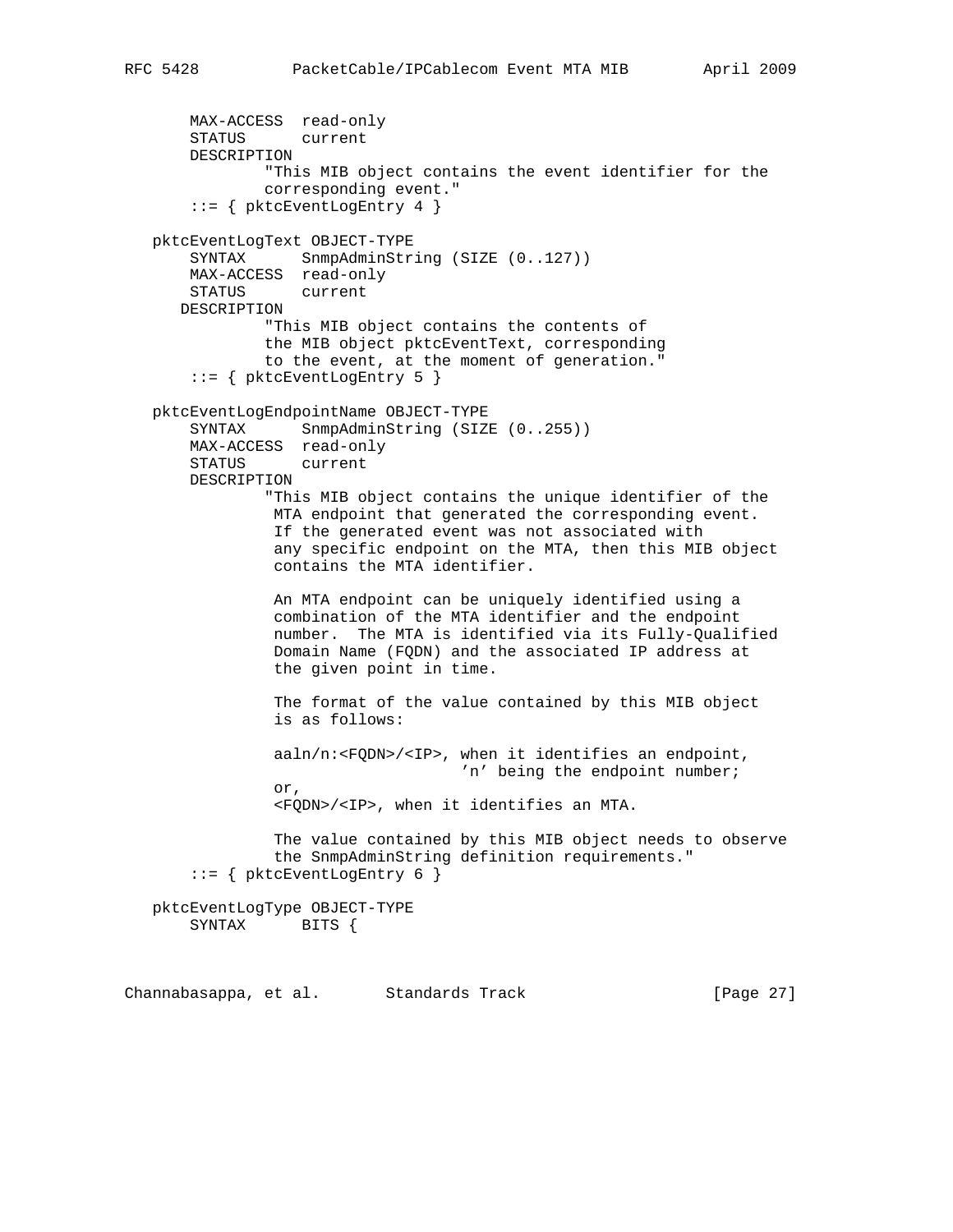```
 local(0),
                    syslog(1),
                    snmpTrap(2),
                    snmpInform(3)
 }
       MAX-ACCESS read-only
       STATUS current
       DESCRIPTION
                "This MIB object contains the type of actions taken by
                the MTA when the event indicated by the MIB object
                pktcEventLogIdentifier occurred.
                A bit with a value of '1' indicates the corresponding
                 action was taken. Setting it to a value of '0'
                 indicates that the corresponding action was not taken.
                An event may trigger one or more actions (e.g., syslog
                and SNMP) or result only in a local log. An action may
                also be prevented due to throttling, in which case it is
                not reported by this MIB object."
        ::= { pktcEventLogEntry 7 }
   pktcEventLogTargetInfo OBJECT-TYPE
      SYNTAX SnmpAdminString (SIZE (0..255))
       MAX-ACCESS read-only
       STATUS current
       DESCRIPTION
                "This MIB object contains a comma-separated list of the
                actions taken for external notifications, along with the
                target IP address for the generated events. Locally
                stored events MUST NOT be recorded in this MIB object.
                The syntax is as:
                <action-1/IP>,<action-2/IP>,<action-3/IP>
               Where <action-n/IP> is to be denoted as follows:
                 For syslog events:
                         syslog/<IP address of the syslog server>
                 For SNMP traps:
                        snmpTrap/<IP address of the SNMP server>
                 For SNMP INFORMS:
                        snmpInform/<IP address of the SNMP server>
                 If there are multiple targets for the same type (SNMP
                 traps sent to multiple IP addresses) or if there are
                 multiple message types sent to the same IP (syslog and
                 SNMP sent to the same IP address), they need to be
                reported individually.
```
Channabasappa, et al. Standards Track [Page 28]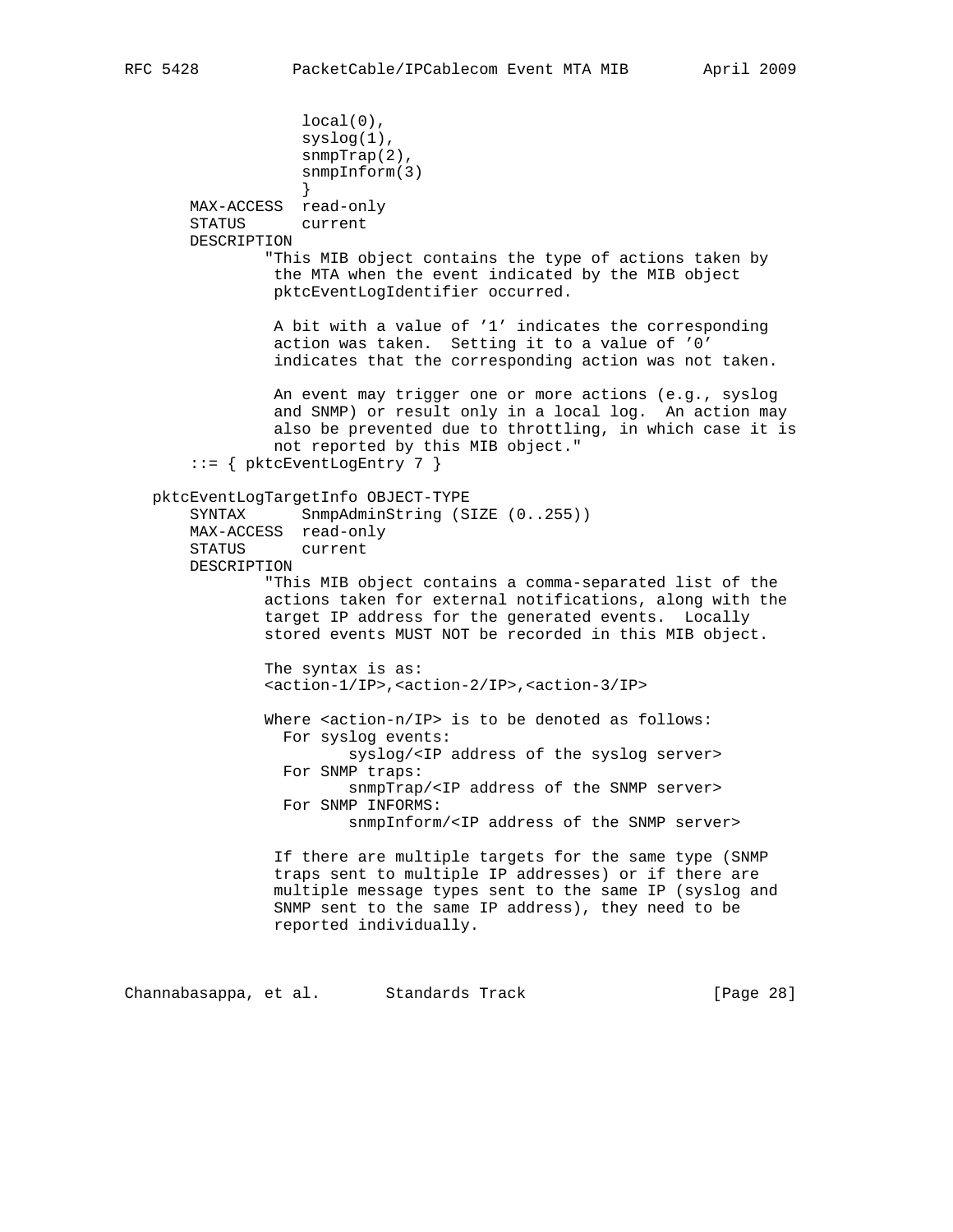It is to be noted that this MIB object may not be able to store all the data in some cases (e.g., multiple IPv6 addresses), in which case some actions may not be reported. In such cases, the MTA MUST present a value of '...' at the end of the value. Values contained by this MIB object need to observe the SnmpAdminString definition requirements." ::= { pktcEventLogEntry 8 } pktcEventLogCorrelationId OBJECT-TYPE SYNTAX Unsigned32 MAX-ACCESS read-only STATUS current DESCRIPTION "This MIB object contains the correlation ID generated by the MTA during the initiation of the last provisioning flow, within or following which the event occurred. Although a correlation ID once generated after MTA reset does not change until next MTA reset, the value of this object will differ for the events preserved across MTA resets in case of a persistent pktcEventLogTable. For more information on the generation of correlation IDs, refer to the corresponding PacketCable/IPCablecom Device Provisioning specifications." REFERENCE "PacketCable MTA Device Provisioning Specification, [PKT-SP-PROV]." ::= { pktcEventLogEntry 9 } pktcEventLogAdditionalInfo OBJECT-TYPE SYNTAX SnmpAdminString (SIZE (0..255)) MAX-ACCESS read-only STATUS current DESCRIPTION "This MIB object contains additional information in relation to the corresponding event that an MTA might wish to report, such as parameterized data or debugging information. The format is vendor-specific. If the MTA cannot provide any additional information for the particular event generated, it MUST populate this

Channabasappa, et al. Standards Track [Page 29]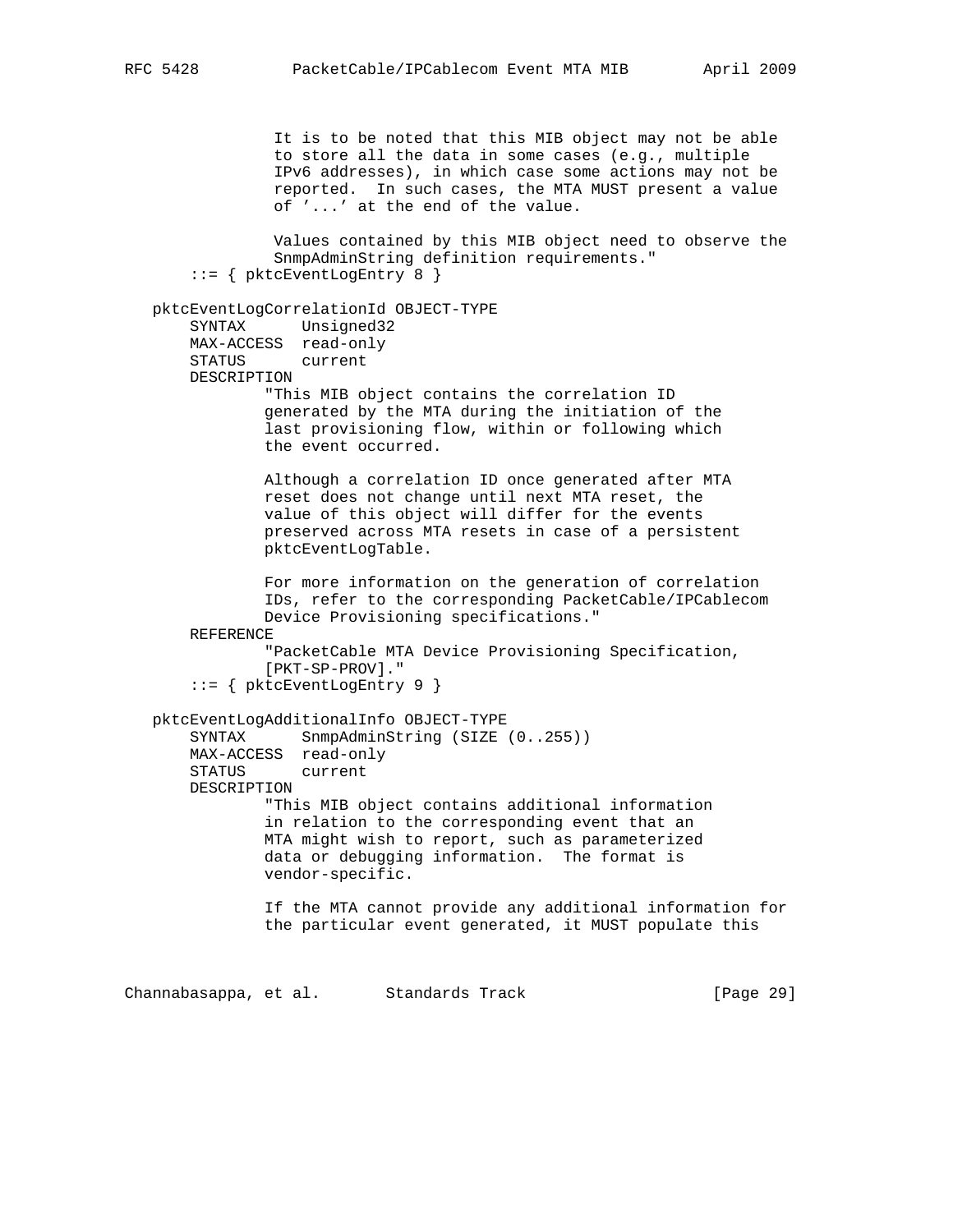```
 MIB object with a zero-length OCTET-STRING. Vendors
                providing this information need to observe the
                SnmpAdminString definition requirements, such as the
                use of control code sequence CR LF for newline."
        ::= { pktcEventLogEntry 10 }
   --- -- Notifications
    ---
   pktcEventNotification NOTIFICATION-TYPE
       OBJECTS {
       pktcEventLogTime,
       pktcEventLogOrganization,
       pktcEventLogIdentifier,
       pktcEventLogEndpointName,
       pktcEventLogCorrelationId,
       ifPhysAddress
        }
       STATUS current
       DESCRIPTION
               "This Notification MIB object contains the contents for
                event reporting.
                 It contains the event log time, the organization
                 ID, the event identifier, the endpoint identifier, the
                 correlation ID, and the MTA's MAC address."
        ::= { pktcEventNotifications 1 }
 ---
    -- Conformance/Compliance
   --- pktcEventCompliances OBJECT IDENTIFIER ::=
                                         { pktcEventConformance 1 }
   pktcEventGroups OBJECT IDENTIFIER ::=
                                          { pktcEventConformance 2 }
   pktcEventBasicCompliance MODULE-COMPLIANCE
       STATUS current
       DESCRIPTION
                "The compliance statement for devices that implement
               the event-reporting feature."
       MODULE --pktcIetfEventMib
   MANDATORY-GROUPS {
                    pktcEventGroup,
Channabasappa, et al. Standards Track [Page 30]
```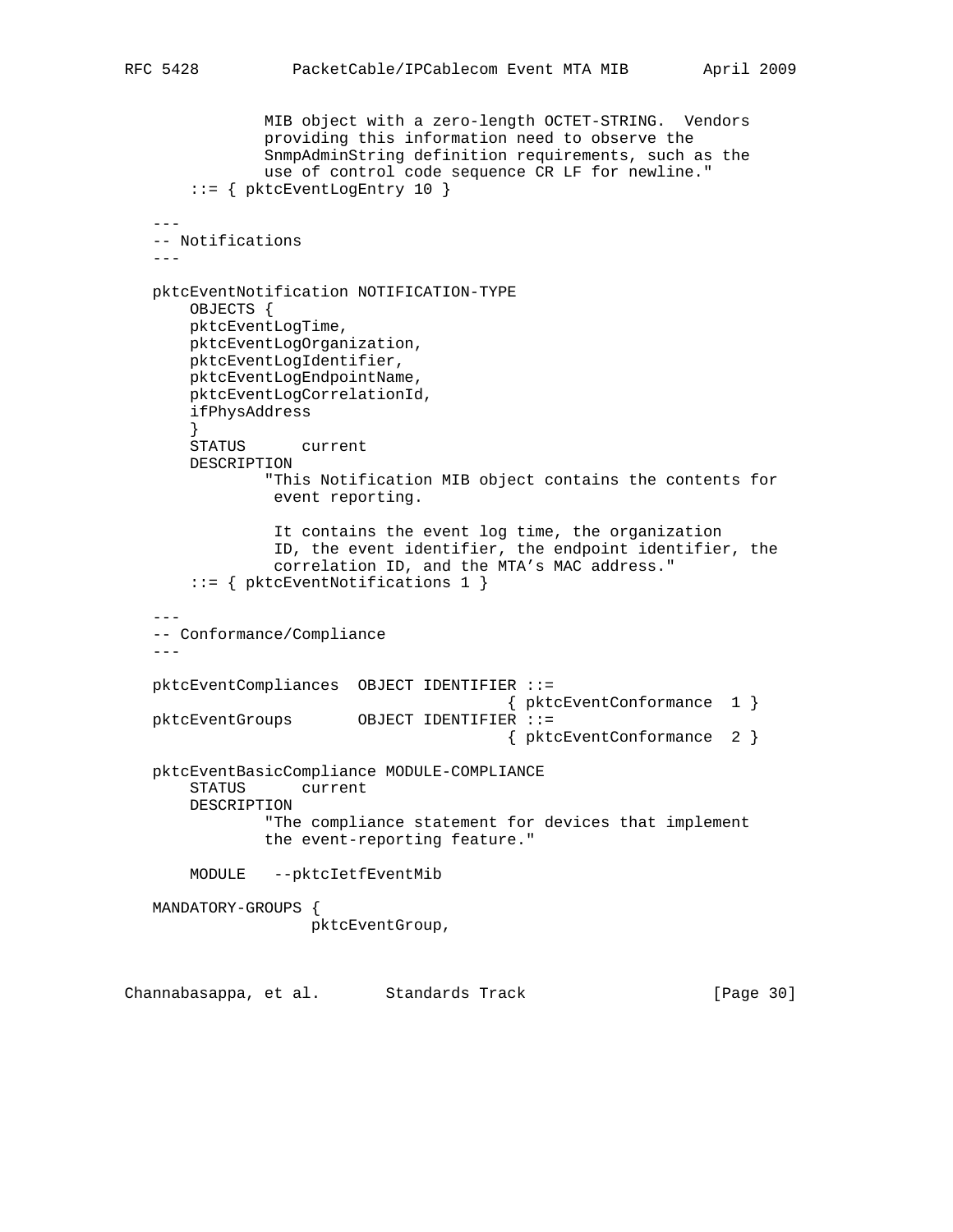```
 pktcEventNotificationGroup
 }
          MODULE SNMP-TARGET-MIB
              MANDATORY-GROUPS {
                  snmpTargetBasicGroup,
              snmpTargetResponseGroup }
 }
          MODULE SNMP-NOTIFICATION-MIB
              MANDATORY-GROUPS {
                   snmpNotifyGroup,
              snmpNotifyFilterGroup }
 }
       ::= { pktcEventCompliances 3 }
   pktcEventGroup OBJECT-GROUP
       OBJECTS {
               pktcEventReset,
               pktcEventSyslogCapabilities,
               pktcEventSyslogAddressType,
               pktcEventSyslogAddress,
               pktcEventSyslogTransport,
               pktcEventSyslogPort,
               pktcEventSyslogMessageFormat,
               pktcEventThrottleAdminStatus,
               pktcEventThrottleThreshold,
               pktcEventThrottleInterval,
               pktcEventTransmissionStatus,
               pktcEventFacility,
               pktcEventSeverityLevel,
               pktcEventReporting,
               pktcEventText,
               pktcEventLogTime,
               pktcEventLogOrganization,
               pktcEventLogIdentifier,
               pktcEventLogText,
               pktcEventLogEndpointName,
               pktcEventLogType,
               pktcEventLogTargetInfo,
               pktcEventLogCorrelationId,
               pktcEventLogAdditionalInfo,
               pktcEventClass,
               pktcEventClassName,
               pktcEventClassStatus,
            pktcEventClassSeverity<br>}
 }
```
Channabasappa, et al. Standards Track [Page 31]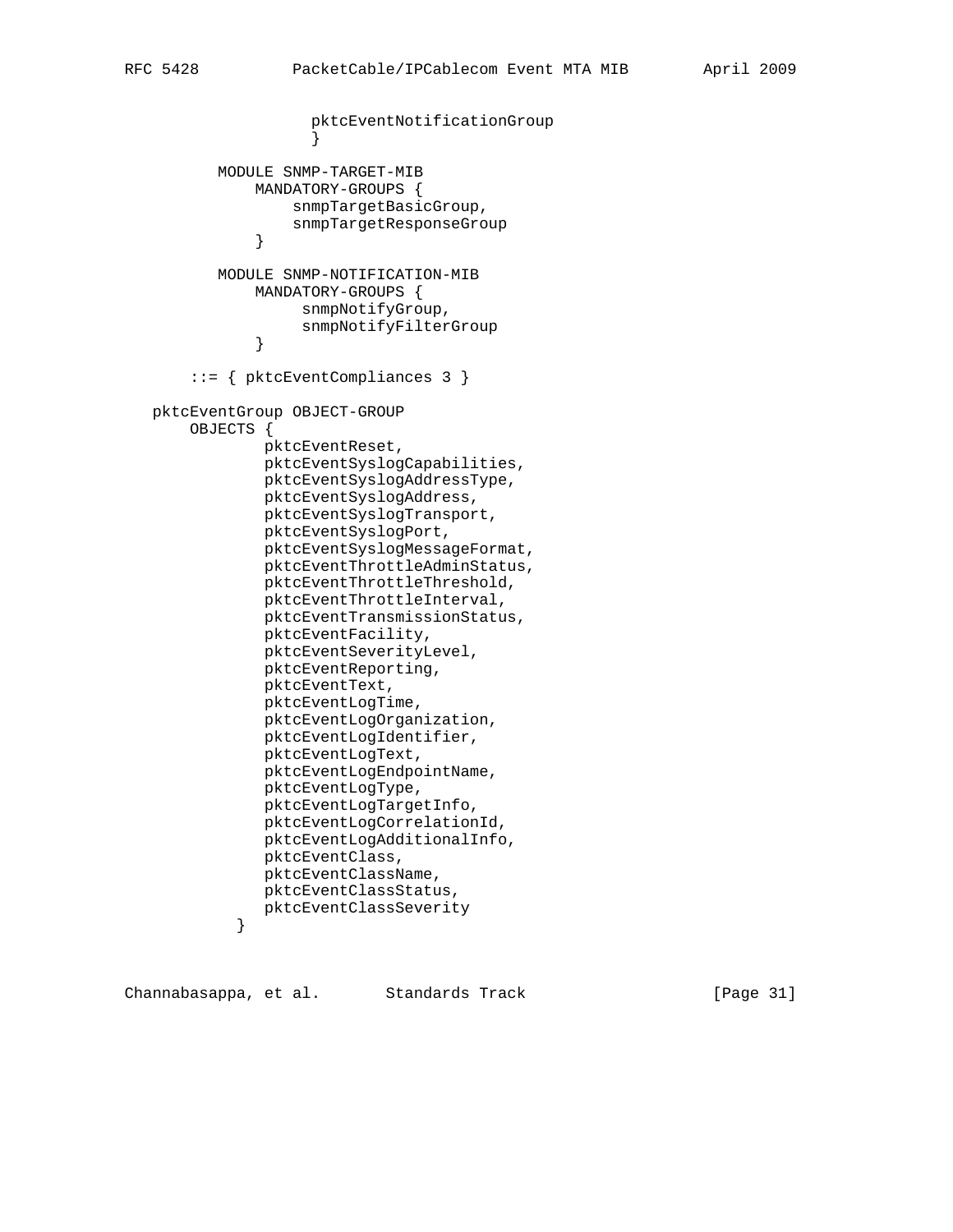```
 STATUS current
        DESCRIPTION
                "Group of MIB objects for PacketCable Management Event
                MIB."
        ::= { pktcEventGroups 1 }
   pktcEventNotificationGroup NOTIFICATION-GROUP
       NOTIFICATIONS { pktcEventNotification }
        STATUS current
       DESCRIPTION
                "Group of MIB objects for notifications related to
                change in status of the MTA Device."
       ::= \{ pktcEventGroups 2 \} END
7. IANA Considerations
```
 The MIB module in this document uses the following IANA-assigned OBJECT IDENTIFIER values recorded in the SMI Numbers registry:

 Descriptor OBJECT IDENTIFIER Value ---------- ---------------------- pktcIetfEventMib { mib-2 182 }

8. Security Considerations

 There are a number of management objects defined in this MIB module with a MAX-ACCESS clause of read-write. Such objects may be considered sensitive or vulnerable in some network environments. The support for SET operations in a non-secure environment without proper protection can have a negative effect on network operations. Security threats include events unreported on errors, redirection of events (deliberately or otherwise) or minimized reporting of errors. Such threats can mask certain misconfiguration attempts and denial of service attacks that can be recognized and thwarted via event reporting.

Channabasappa, et al. Standards Track [Page 32]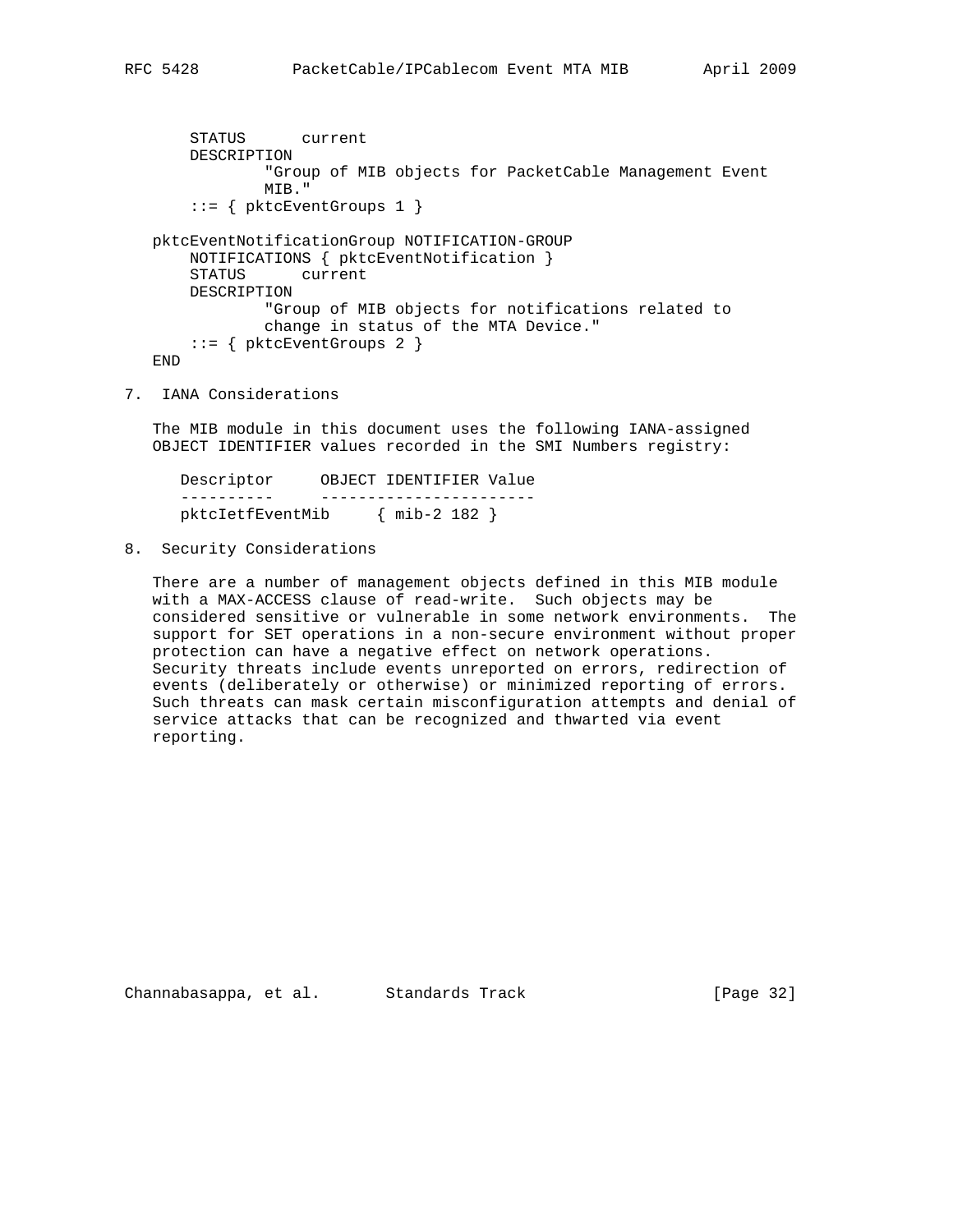MIB objects of significance include:

- those that control the event generation, the target syslog address for events and the reporting status, i.e.: pktcEventReset pktcEventSyslogAddressType pktcEventSyslogAddress pktcEventSyslogPort pktcEventSyslogMessageFormat pktcEventSyslogTransport pktcEventClassStatus
- those related to event classes, i.e.: pktcEventClassSeverity
- those related to throttling, i.e.: pktcEventThrottleAdminStatus pktcEventThrottleThreshold pktcEventThrottleInterval
- those related to the event reporting capabilities of an MTA, i.e: pktcEventSeverityLevel pktcEventReporting pktcEventText

 The MIB object pktcEventReset deserves special mention since access to this MIB object can be used to disrupt event collection by management stations. For example, consider a management station that modifies the descriptions in the event table pktcEventTable. It would then expect management events generated by the MTA to reflect the modified values. A rogue management station that has access to the pktcEventReset can reset the event table, resulting in the management station not receiving events with the expected descriptions. Further, a rogue management station with access to pktcEventReset can also clear local logs, eliminating local logs of generated events for management stations that are not configured to receive syslog or SNMP messages. The same concerns apply when allowed management stations performing such operations are unaware of other management stations that may be reliant on the event table or the event log table for management or monitoring. This MIB module does not address such multi-manager contentions, and recommends that the MIB object pktcEventReset be used with caution.

 Some of the readable objects in this MIB module (i.e., objects with a MAX-ACCESS other than not-accessible) may be considered sensitive or vulnerable in some network environments. It is thus important to control even GET and/or NOTIFY access to these objects and possibly to even encrypt the values of these objects when sending them over the network via SNMP. These are the tables and objects and their sensitivity/vulnerability:

Channabasappa, et al. Standards Track [Page 33]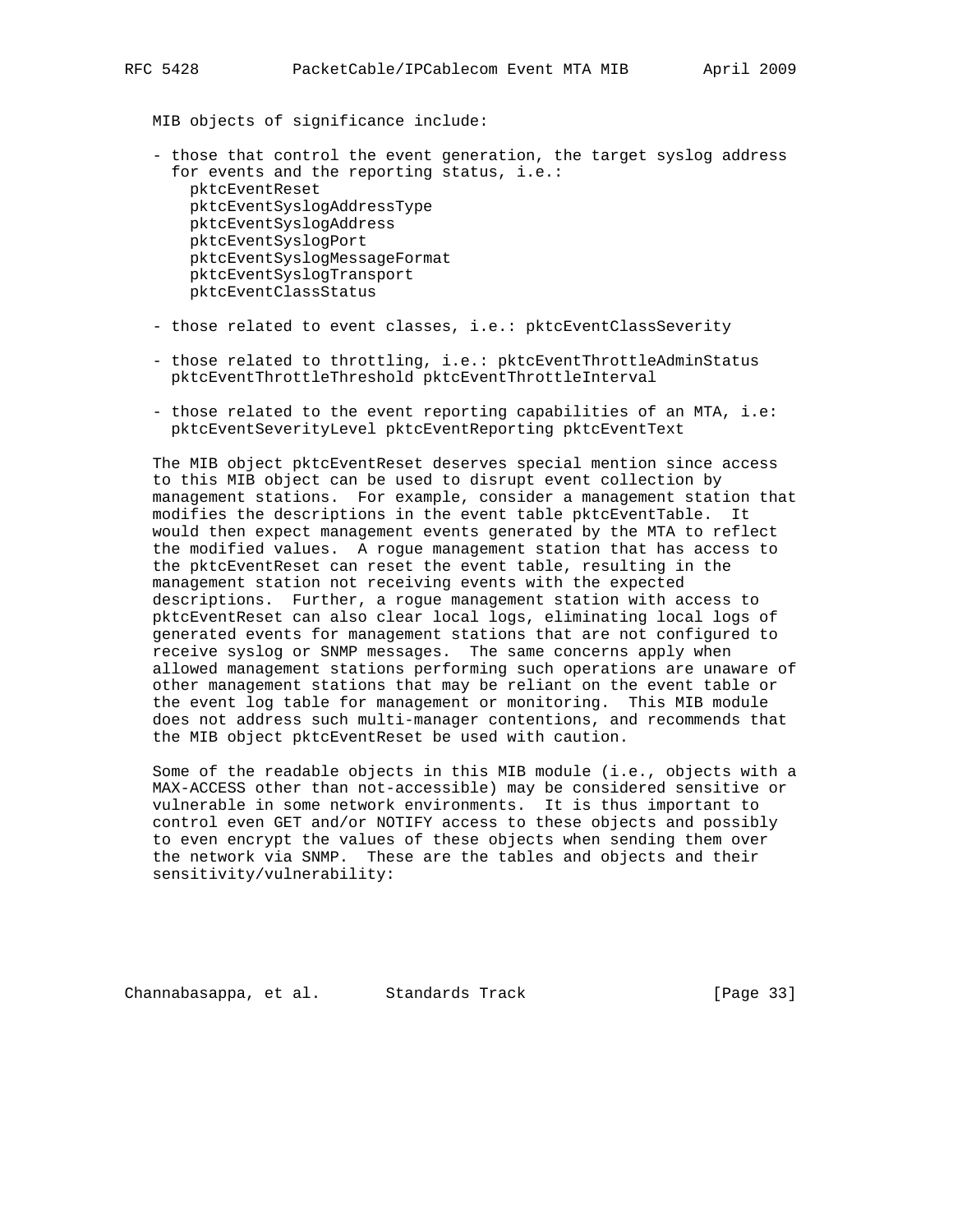pktcEventLogTable: This table contains the log of generated event messages. Read access to this table might reveal some specific information that should be kept confidential.

 pktcEventTransmissionStatus: This MIB object reveals the status of event transmission and MAY be sensitive in some environments.

 SNMP versions prior to SNMPv3 did not include adequate security. Even if the network itself is secure (for example by using IPsec), even then, there is no control as to who on the secure network is allowed to access and GET/SET (read/change/create/delete) the objects in this MIB module.

 It is RECOMMENDED that implementers consider the security features as provided by the SNMPv3 framework (see [RFC3410], section 8), including full support for the SNMPv3 cryptographic mechanisms (for authentication and privacy).

 Further, deployment of SNMP versions prior to SNMPv3 is NOT RECOMMENDED. Instead, it is RECOMMENDED to deploy SNMPv3 and to enable cryptographic security. It is then a customer/operator responsibility to ensure that the SNMP entity giving access to an instance of this MIB module, is properly configured to give access to the objects only to those principals (users) that have legitimate rights to perform GET or SET (change/create/delete) operations.

#### 9. Acknowledgments

 The authors would like to thank the members of the IETF IP over Cable Data Network (IPCDN) working group and the CableLabs PacketCable Provisioning focus team for their contributions, comments, and suggestions.

 Special appreciation is extended to the following individuals (in alphabetical order): Dan Romascanu, David Harrington, Greg Nakanishi, Jean-Francois Mule, John Berg, Kevin Marez, Paul Duffy, Peter Bates, Randy Presuhn, Rich Woundy, Rick Vetter, Roy Spitzer, and Satish Kumar.

 The primary editor (Sumanth) wishes to acknowledge the MIB doctors David Harrington and Dan Romascanu, Lars Eggert and Pasi Eronen, as well as Rich Woundy for expert feedback and numerous suggestions to improve this document.

Channabasappa, et al. Standards Track [Page 34]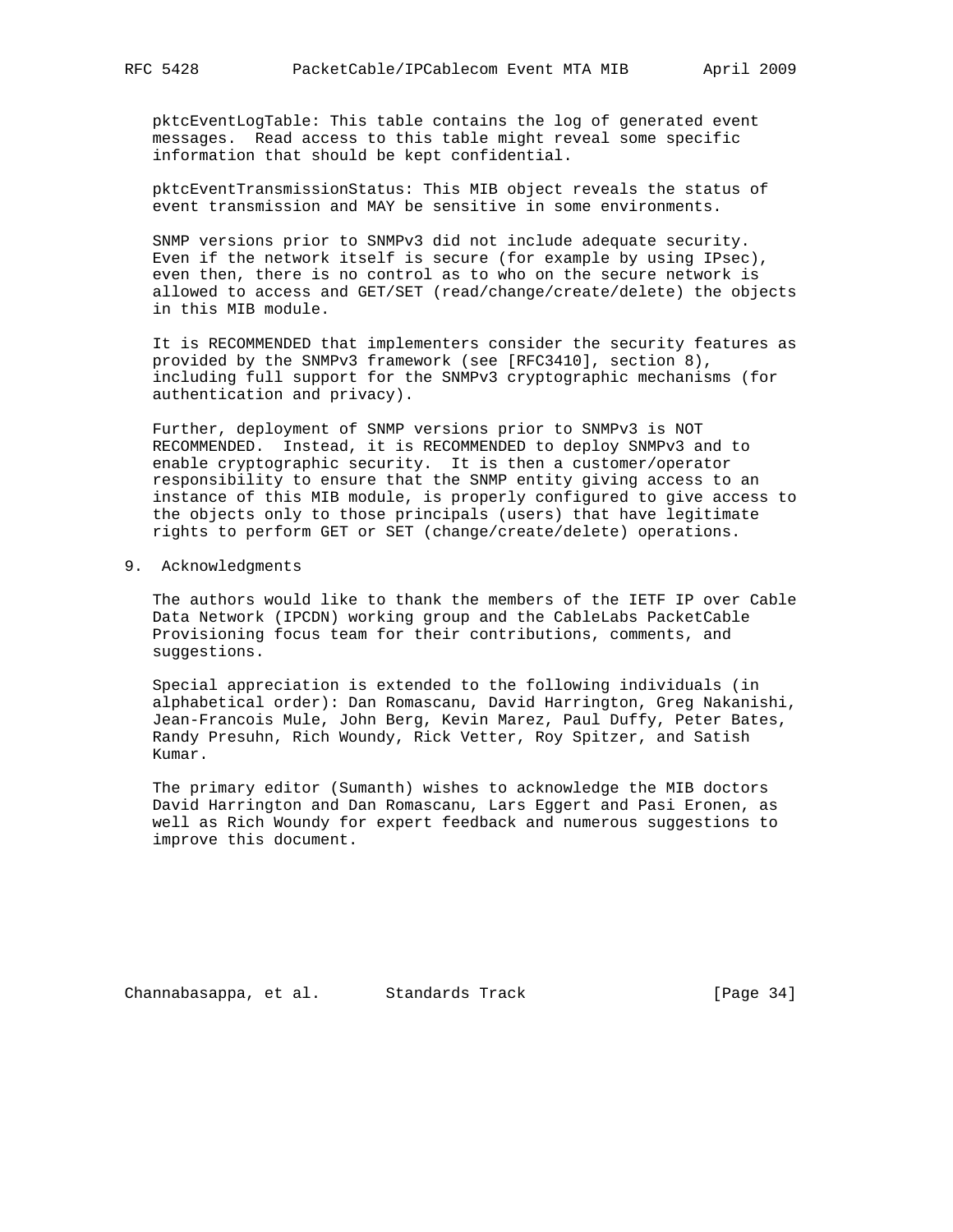| RFC 5428 | PacketCable/IPCablecom Event MTA MIB |  |  | April 2009 |  |
|----------|--------------------------------------|--|--|------------|--|
|----------|--------------------------------------|--|--|------------|--|

| Normative References<br>10. |
|-----------------------------|
|-----------------------------|

| [RFC2119] | Bradner, S., "Key words for use in RFCs to      |
|-----------|-------------------------------------------------|
|           | Indicate Requirement Levels", BCP 14, RFC 2119, |
|           | March 1997.                                     |

- [PKT-SP-PROV] Packetcable MTA Device Provisioning Specification, PKT-SP-PROV-I11-050812.
- [RFC3413] Levi, D., Meyer, P., and B. Stewart, "Simple Network Management Protocol (SNMP) Applications", STD 62, RFC 3413, December 2002.
- [RFC5424] Gerhards, R., "The Syslog Protocol", RFC 5424, March 2009.
- [RFC5426] Okmianski, A., "Transmission of Syslog Messages over UDP", RFC 5426, March 2009.
- [RFC5425] Miao, F., Ed., Ma, Y., Ed., and J. Salowey, Ed., "Transport Layer Security (TLS) Transport Mapping for Syslog", RFC 5425, March 2009.
- [RFC5427] Keeni, G., "Textual Conventions for Syslog Management", RFC 5427, March 2009.
- [RFC3195] New, D. and M. Rose, "Reliable Delivery for syslog", RFC 3195, November 2001.
- [ITU-T-J176] IPCablecom Management Event Mechanism MIB, J.176, ITU-T, August 2002.
- [PKT-SP-EVEMIB1.5] PacketCable(TM) Management Event MIB Specification, PKT-SP-EVEMIB1.5-I02-050812, August, 2005.
- [PKT-SP-MEM1.5] PacketCable(TM) Management Event Mechanism Specification, PKT-SP-MEM1.5-I02-050812, August, 2005.
- [ETSITS101909-22] ETSI TS 101 909-22, "Digital Broadband Cable Access to the Public Telecommunications Network", IP Multimedia Time Critical Services, Part 22, Management Event Messages.
- [RFC768] Postel, J., "User Datagram Protocol", STD 6, RFC 768, August 1980.

Channabasappa, et al. Standards Track [Page 35]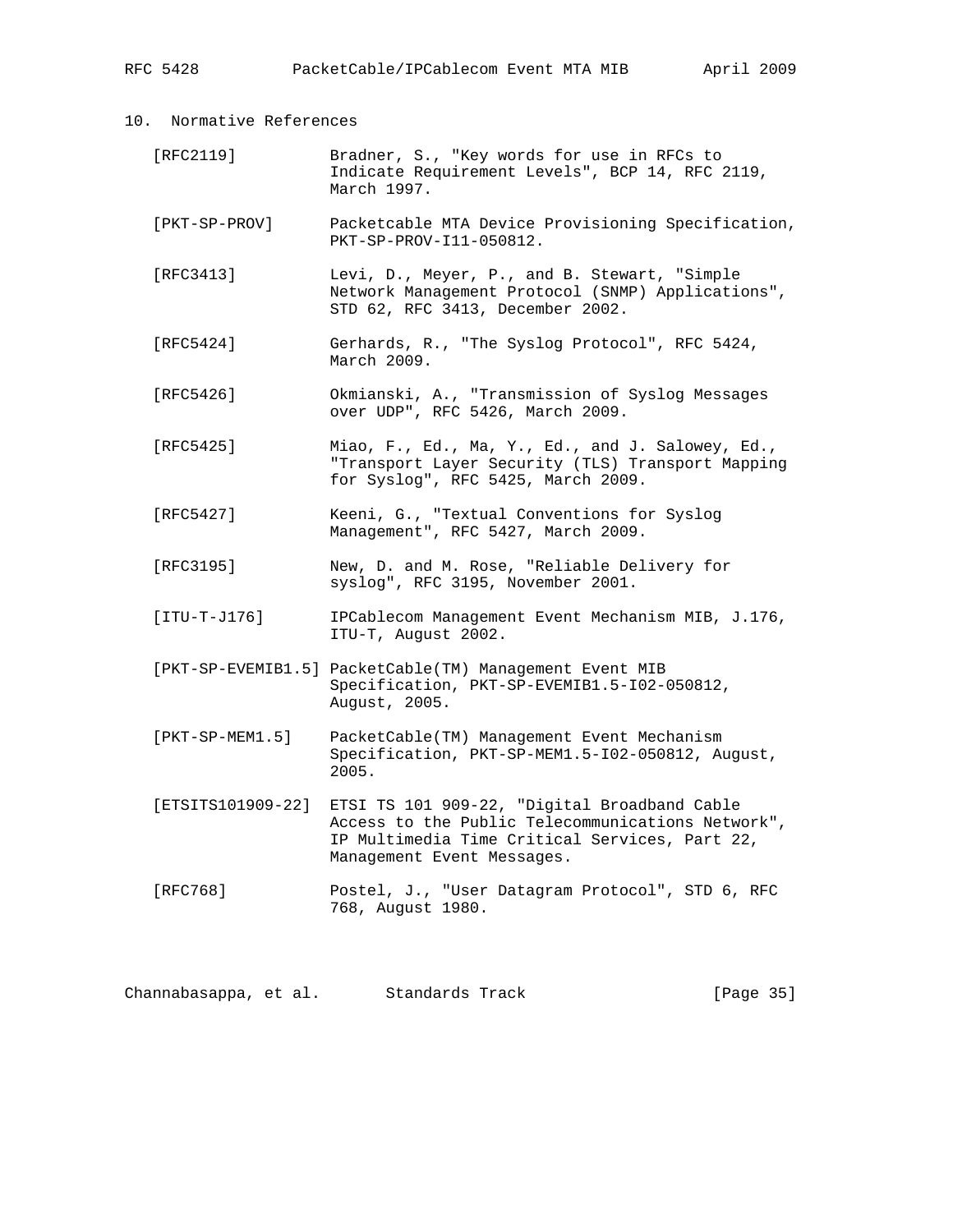| PacketCable/IPCablecom Event MTA MIB<br>RFC 5428 |  |  |  |
|--------------------------------------------------|--|--|--|
|--------------------------------------------------|--|--|--|

April 2009

- [RFC2578] McCloghrie, K., Perkins, D., and J. Schoenwaelder, "Structure of Management Information Version 2 (SMIv2)", STD 58, RFC 2578, April 1999.
- [RFC2579] McCloghrie, K., Perkins, D., and J. Schoenwaelder, "Textual Conventions for SMIv2", STD 58, RFC 2579, April 1999.
- [RFC2580] McCloghrie, K., Perkins, D., and J. Schoenwaelder, "Conformance Statements for SMIv2", STD 58, RFC 2580, April 1999.
- [RFC2863] McCloghrie, K. and F. Kastenholz, "The Interfaces Group MIB", RFC 2863, June 2000.
- [RFC3411] Harrington, D., Presuhn, R., and B. Wijnen, "An Architecture for Describing Simple Network Management Protocol (SNMP) Management Frameworks", STD 62, RFC 3411, December 2002.
- [RFC4001] Daniele, M., Haberman, B., Routhier, S., and J. Schoenwaelder, "Textual Conventions for Internet Network Addresses", RFC 4001, February 2005.

 [IANA-ENTERPRISE] "IANA Private Enterprise Numbers", http://www.iana.org/

### 11. Informative References

| [RFC3164]     | Lonvick, C., "The BSD Syslog Protocol", RFC 3164,<br>August 2001.                                                                                                                 |
|---------------|-----------------------------------------------------------------------------------------------------------------------------------------------------------------------------------|
| [RFC3410]     | Case, J., Mundy, R., Partain, D., and B. Stewart,<br>"Introduction and Applicability Statements for<br>Internet-Standard Management Framework", RFC 3410,<br>December 2002.       |
| [PKT-SP-MGCP] | Packetcable Network-Based Call Signaling Protocol<br>Specification, PKT-SP-EC-MGCP-I11-050812.                                                                                    |
| [RFC3435]     | Andreasen, F. and B. Foster, "Media Gateway<br>Control Protocol (MGCP) Version 1.0", RFC 3435,<br>January 2003.                                                                   |
| [RFC4682]     | Nechamkin, E. and J-F. Mule, "Multimedia Terminal<br>Adapter (MTA) Management Information Base for<br>PacketCable- and IPCablecom-Compliant Devices",<br>RFC 4682, December 2006. |

Channabasappa, et al. Standards Track [Page 36]